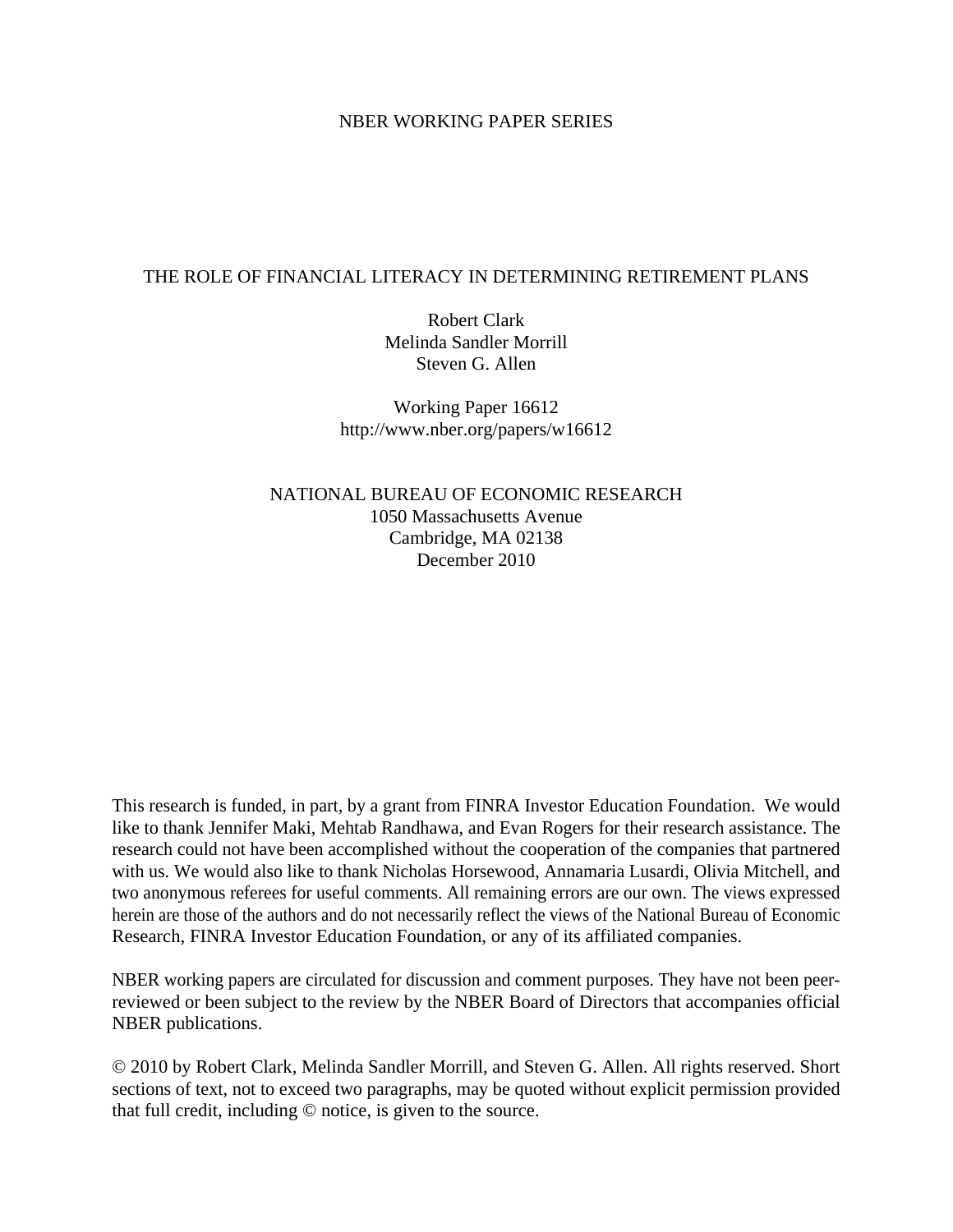The Role of Financial Literacy in Determining Retirement Plans Robert Clark, Melinda Sandler Morrill, and Steven G. Allen NBER Working Paper No. 16612 December 2010 JEL No. J14,J26,J32

### **ABSTRACT**

Workers nearing retirement face many important, and often irreversible, choices. We collected detailed demographic and financial literacy data on over 1,500 workers nearing retirement at three large companies to assess how individuals are planning for retirement. Many respondents display limited knowledge and understanding of public and company-provided retirement benefits. Controlling for basic demographics and wealth, we find that misconceptions about eligibility ages and plan generosity influence workers' expected age of retirement. Although retirement-related decisions will affect workers' wellbeing for the remainder of their lifetimes, many do not possess enough basic financial knowledge to confidently make optimal choices.

Robert Clark College of Management North Carolina State University Raleigh, NC 27695 robert\_clark@ncsu.edu

Melinda Sandler Morrill Department of Economics North Carolina State University Box 8110 Raleigh, NC 27695-8110 melinda\_morrill@ncsu.edu

Steven G. Allen Jenkins Graduate School of Management NC State University 2124 Nelson Hall Raleigh, NC 27695-7229 and NBER steve\_allen@ncsu.edu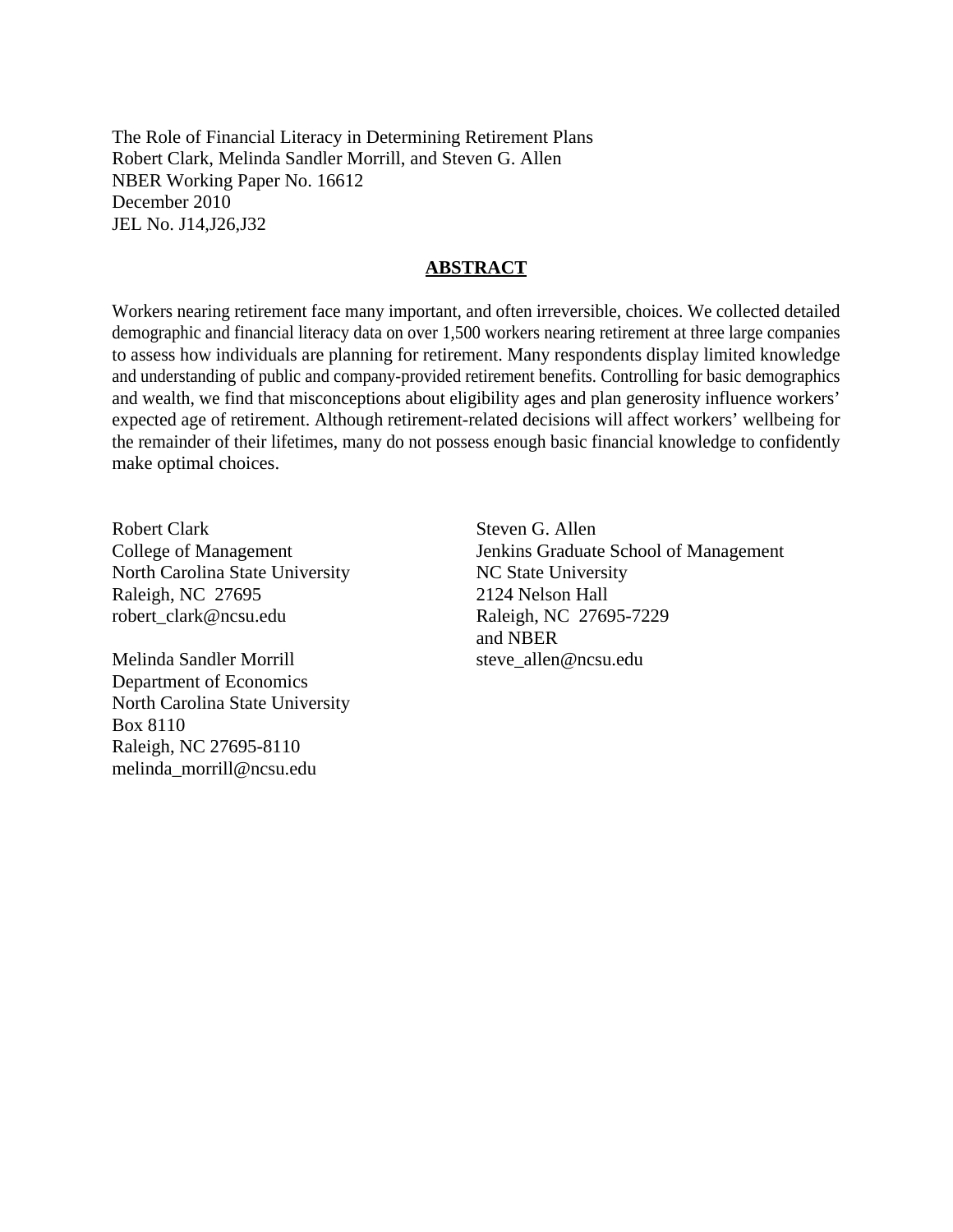### **The Role of Financial Literacy in Determining Retirement Plans**

American workers develop retirement plans to maximize life-time well being, based upon their understanding of financial markets and financial mathematics along with their knowledge of their employer's retirement plans, Social Security, and Medicare.<sup>1</sup> To the extent that their knowledge base is correct, employees can develop optimal plans for the transition from full-time work to full-time retirement. Perhaps the most important decision an older worker must make that will determine her economic well-being in retirement is the optimal age of retirement from a career job. $<sup>2</sup>$ </sup>

Workers nearing retirement who possess incomplete knowledge may make suboptimal retirement choices. As a result, they might not achieve the highest possible lifetime utility given their available assets. A lack of financial literacy and incorrect assumptions about the generosity and eligibility conditions of retirement programs can lead workers to plan to retire at ages that are either too young or too old, depending on the type of knowledge error. Thus, it is important to examine the relationship between the lack of specific types of information regarding public and company-provided retirement benefits and an individual's stated retirement plans and goals. The impact of being wrong in one's assessment of financial issues and retirement plans depends on the type of errors. Under- versus over-estimates of true values, such as ages of eligibility for retirement programs, could impact retirement decisions differently. Our analysis shows that both the level of knowledge and the types of informational errors influence retirement decisions.

 $\overline{a}$ 

<sup>&</sup>lt;sup>1</sup> Throughout this paper we refer to this understanding and knowledge of retirement plans and financial mathematics as "financial literacy," consistent with the prior literature discussed in Section I.

<sup>&</sup>lt;sup>2</sup> While retirement plans at the start of work life must include savings and investment decisions, the key choices facing a worker nearing retirement are when to leave their career job, when to start retirement benefits, how to manage assets during retirement, and the level of consumption in retirement relative to final working years. While we focus our empirical analysis on modeling the first decision listed, we discuss each of these choices in this article.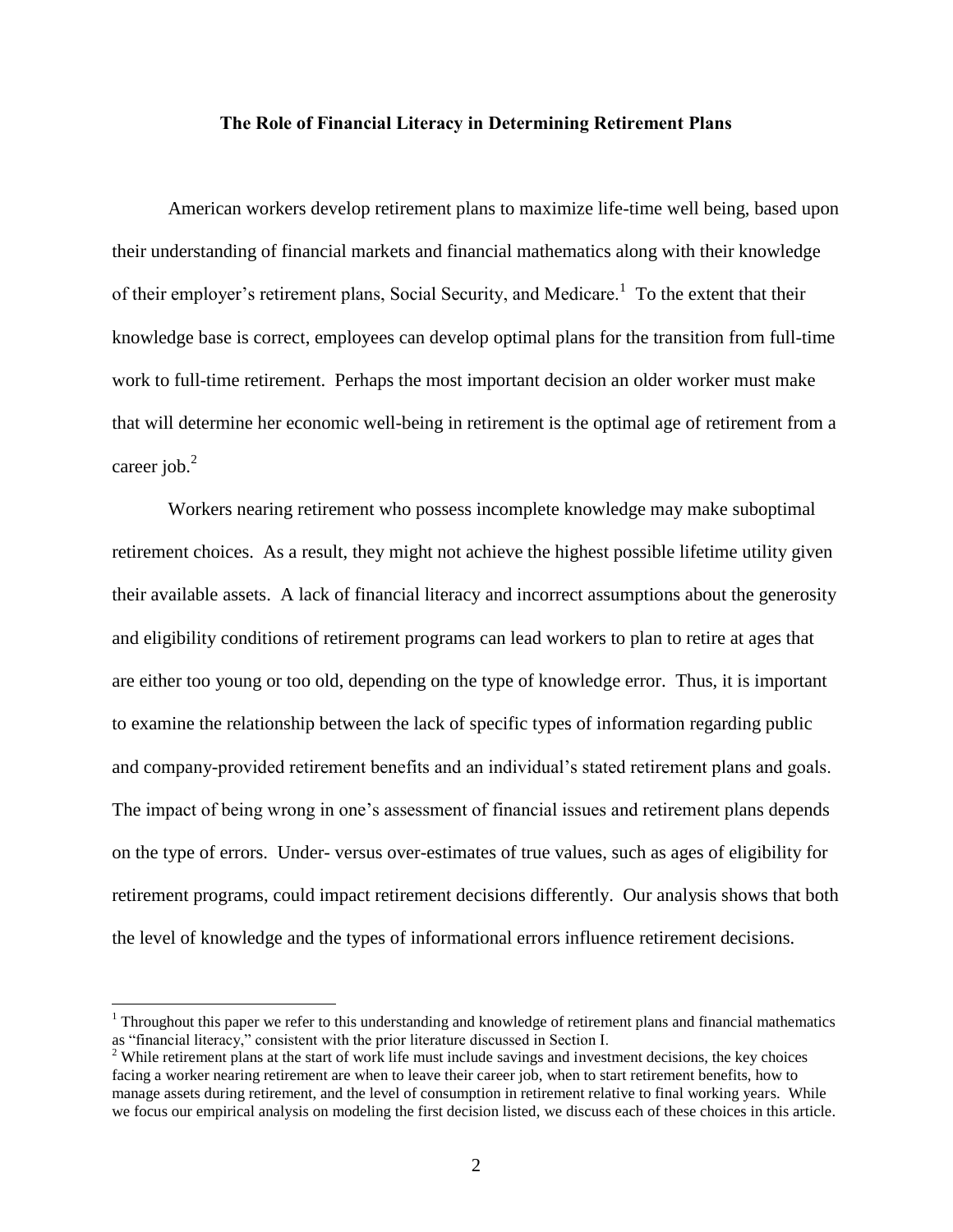To examine the relationship between knowledge and retirement planning we use a new dataset, the Retirement Expectations Survey (REXS). We collected survey data through a partnership with three large employers that allowed us to survey their employees nearing retirement. The surveys were conducted in 2008 and 2009. The employers in our study are Branch Banking and Trust (BB&T), WakeMed, and the Williams Companies. These employers represent vastly different industries and employ a diverse range of workers. While not a nationally representative sample of older workers, combining the data gathered from the retirement eligible population at these three employers provides an interesting snapshot of workers approaching retirement. In the Data Appendix, we describe the dataset in detail and provide a description of how the REXS data compare to the nationally representative data in the Health and Retirement Study (HRS).

The surveys obtained detailed demographic and economic information on the respondents and their households. The survey addressed employees' retirement plans, their knowledge about retirement programs and finance, and their confidence in that knowledge. The survey data are supplemented by specific details of the employer pension plans, Social Security, and Medicare. Thus, we are able to assess the level of worker knowledge regarding their retirement programs, as well as their overall financial literacy. Using this information, we estimate how the retirement plans of the respondents are related to their understanding of their specific retirement benefits and their basic financial literacy. Survey responses indicate that the retirement-eligible employees in these companies had a rather low level of knowledge, a lack of confidence in their ability to make optimal retirement choices, and a strong desire for their employers to provide more formal pre-retirement planning programs.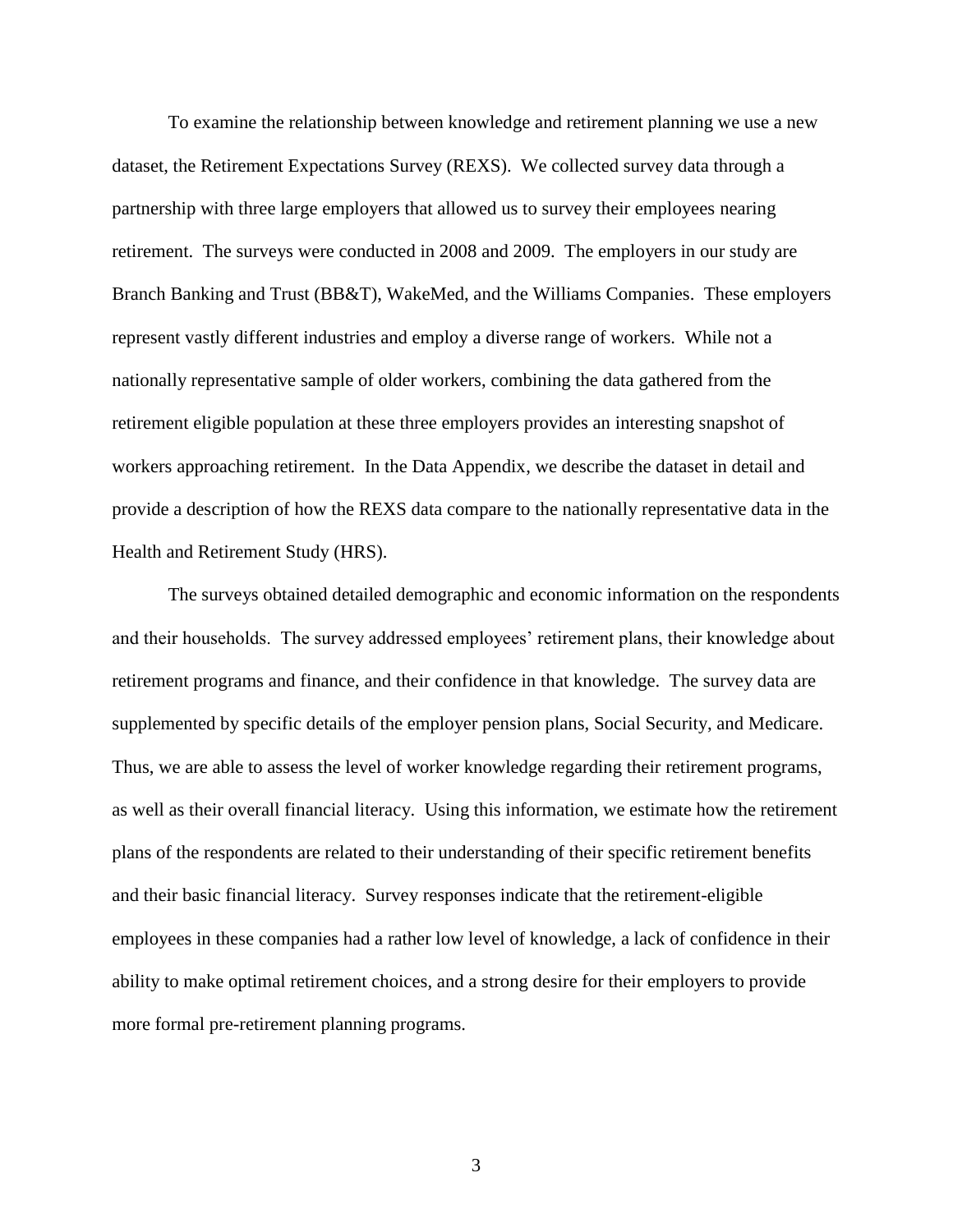Since older workers must make retirement decisions using their (sometimes limited) knowledge, these findings suggest that many older employees do not possess the information necessary to make optimal retirement decisions. The lack of financial literacy implies that these older workers are unlikely to achieve their maximum potential lifetime utility. The survey data also indicate a willingness of employees to devote the time to gain a greater understanding of their retirement options.

To examine the retirement planning process, we first determine the older employees' level of knowledge and then estimate the impact of knowledge on retirement plans. The results provide strong evidence that knowledge matters in retirement planning and that the effects are asymmetric. Workers who overestimate the ages at which they are eligible for Social Security (both early and normal) or private pensions plan to retire later relative to workers who know the correct eligibility ages. Underestimating the normal retirement age for Social Security eligibility is associated with an earlier planned retirement age, but underestimates of early Social Security and pension eligibility are unrelated to planned retirement age. This demonstrates that there are real implications to the lack of knowledge and financial literacy. Further, in contrast to most previous economic studies of retirement that assume individuals have appropriate information and act accordingly, this analysis shows the importance of the financial knowledge and how it affects retirement plans.

### **I. FINANCIAL LITERACY AND ITS EFFECT ON ECONOMIC DECISIONS**

The economics literature on the role of knowledge on retirement decision making can be grouped into two areas. First, what do people know about their retirement plans and what is their general level of financial literacy? Second, how do the lack of accurate information and a low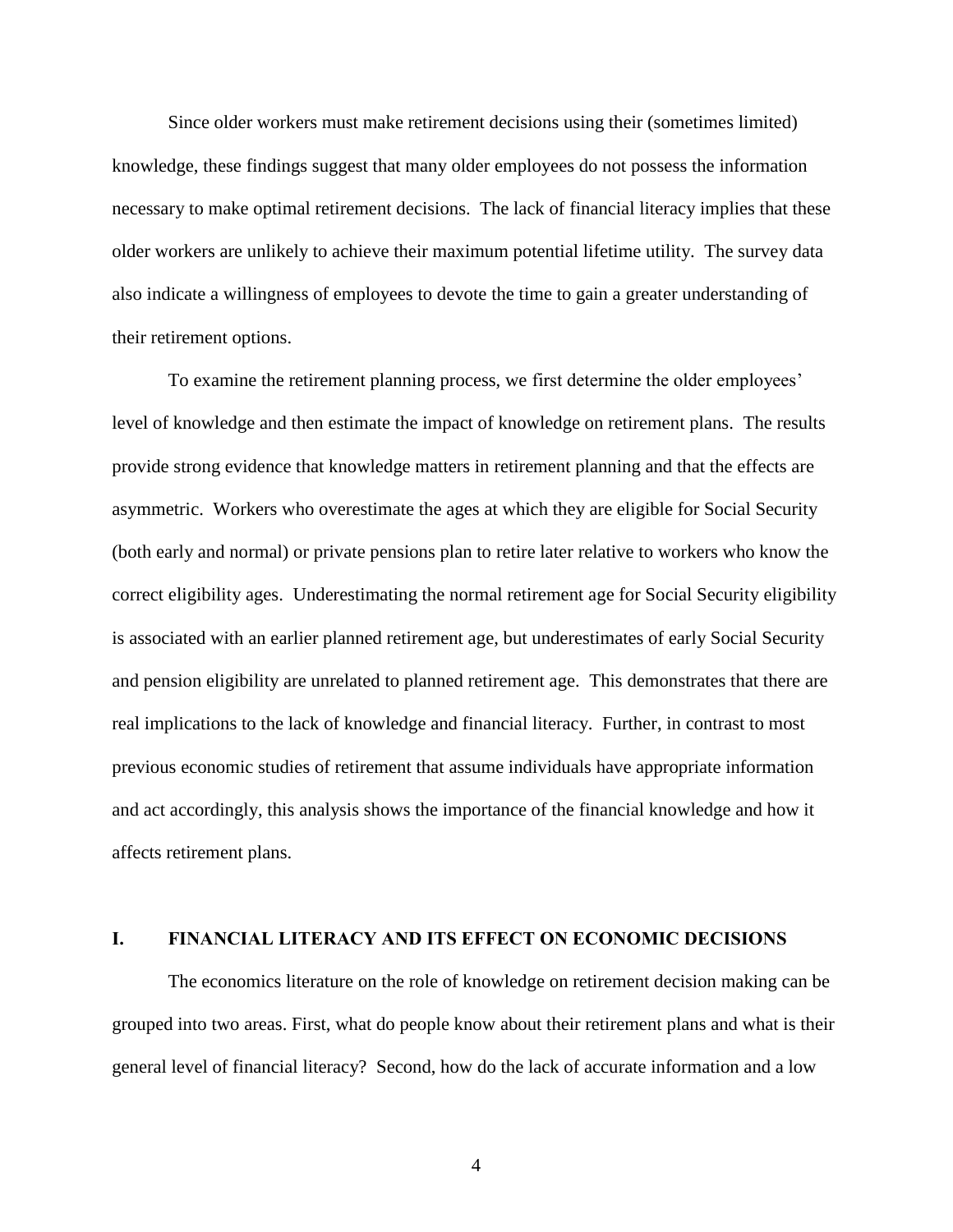level of financial literacy affect retirement decisions? A review of this literature clearly indicates a rather low level of both knowledge of retirement benefits and general financial literacy among those approaching retirement.

*What do people know?* Mitchell (1988) provides the first detailed assessment of worker knowledge of the basic characteristics of their pension plans using the 1983 Survey of Consumer Finances. She finds that many workers simply do not know the type of pension that they have, contribution provisions, and the labor supply incentives imbedded in the plan (also see, Luchak and Gunderson, 2000). More recently, Gustman and Steinmeier (2004) compared the selfreported pension data to information provided by employers for respondents in the Health and Retirement Study (HRS). They found that respondent reports of values and characteristics differed substantially from the information contained in the employer linked data. Clark, Morrill, and Allen (2010) find that retirement eligible workers at five large employers have only a limited understanding of their pension plan and of Social Security. Limited evidence also suggests that older workers do not have sufficient understanding of basic financial and investment issues needed to address the important decisions as individuals make the transition from work to retirement (Lusardi and Mitchell, 2006, 2007). Related studies have shown that individuals can improve their knowledge of these important programs through participation in educational events such as employer-provided seminars (Bayer et al., 2009; Bernheim and Garrett, 2003; Clark and d'Ambrosio, 2003; Clark et al., 2006; Lusardi, 2008), while others question the impact of new information on behavior (Duflo and Saez,2004).

Working with our three employers, we were able to design a survey that targeted important areas of financial literacy and knowledge of specific retirement plans. Some of the questions included in the survey were based on previous surveys described in papers such as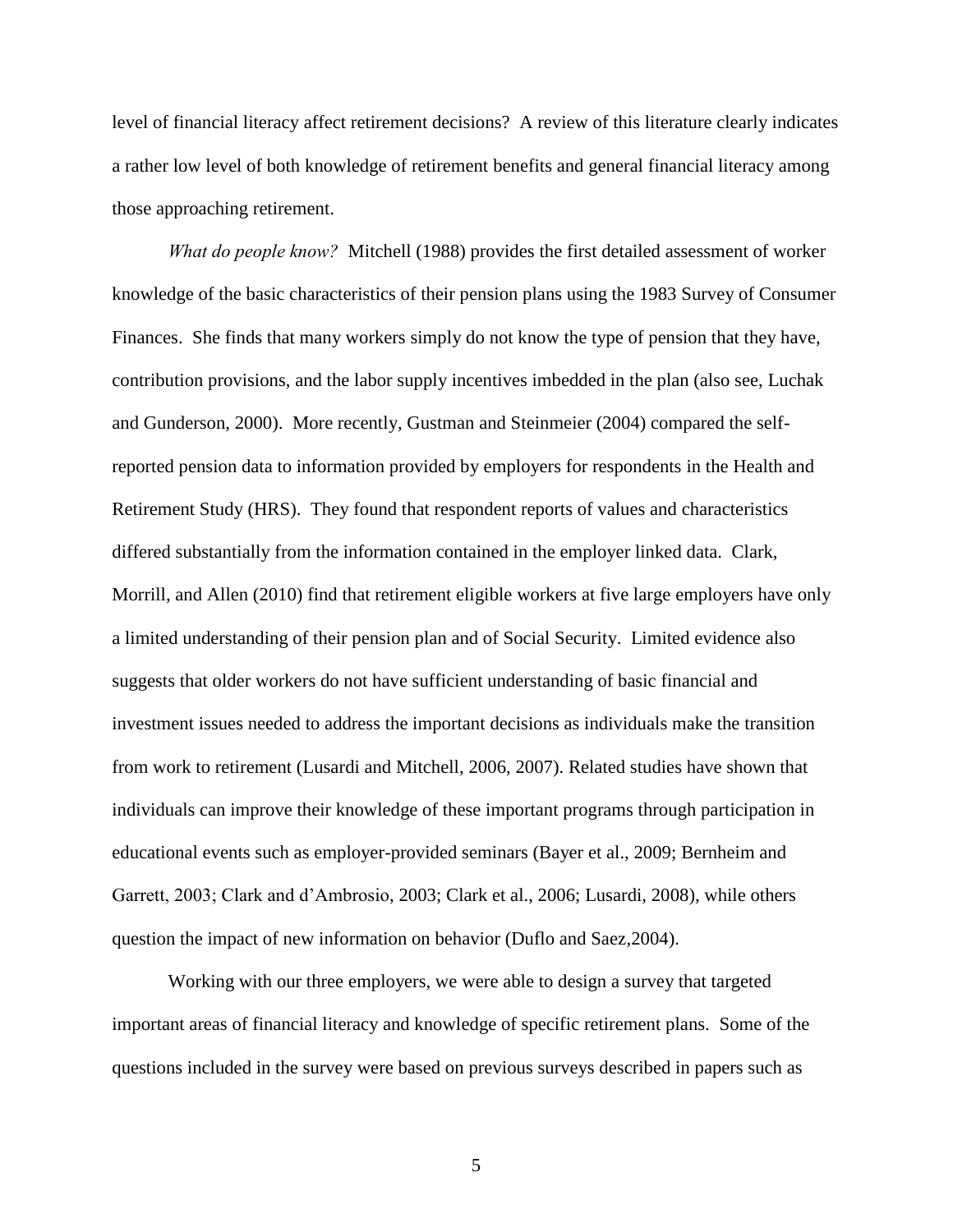Lusardi and Mitchell (2009) and FINRA (2009). Because of our unique relationship with the employers, we were able to ask a series of questions that enabled us to examine the relationship between financial literacy and retirement plans in more depth. Using a bank of questions to develop a knowledge index coupled with questions on self-assessment enabled us to go beyond the scope of other surveys to determine what respondents knew about their company retirement plans, Social Security, and Medicare. We were also able to explore individual attitudes toward retirement readiness.

*How does inaccurate knowledge affect retirement decisions?* Standard economic theory of retirement decisions assumes that older workers respond to the incentives imbedded in Social Security and employer-provided retirement plans. But if individuals have inaccurate knowledge of the early and normal retirement ages in these plans or the value of their benefits, then they will tend to respond to the perceived incentives and not the actual incentives in the plans. Gustman and Steinmeier (2004, p. 102) concluded that "models of retirement and saving that assume perfect foresight and planning are likely to misestimate the key parameters that supposedly drive retirement and saving behavior." Chan and Stevens (2008, p. 265) also find that knowledge errors are important and may lead to mistakes in retirement decision-making and that individuals do act on their "perceived, but incorrect, pension information." Other studies examining the link between financial literacy and economic behavior include Hilgert et al. (2003), Clark and Schieber (1998), and Maki (2004).

Building on these studies, we examine the effect of knowledge on planned retirement age as a function of the level of knowledge of financial markets and retirement programs. Our findings are consistent with these earlier papers and show a rather low level of understanding of these important plans. A unique aspect of our study is that we also examine the asymmetric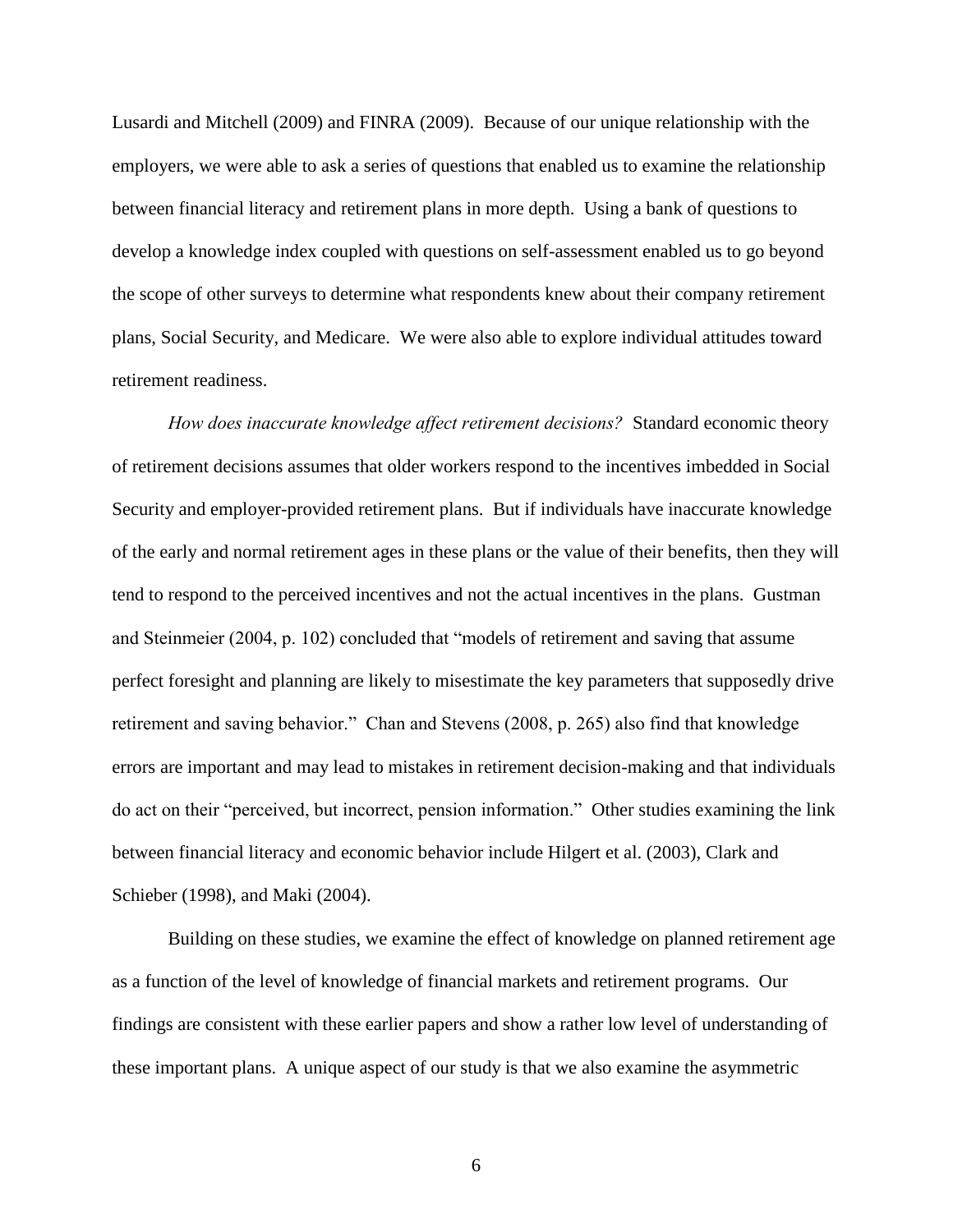effect of under- and overestimating ages of eligibility for retirement benefits on planned retirement. Our results show the importance of knowledge errors on these key characteristics of retirement plans.

# **II. EMPLOYERS, THEIR BENEFIT PLANS, AND THEIR PRE-RETIREMENT PLANNING PROGRAMS**

Some employers offer their workers formal retirement planning programs that provide detailed information on company retirement plans, federal retirement benefits, health care costs in retirement, life expectancy, and many other issues that one must understand to make optimal retirement decisions.<sup>3</sup> The three large employers that comprise the Retirement Expectations Survey (REXS) are Branch Banking and Trust (BB&T), WakeMed, and the Williams Companies. Each of these companies was interested in creating or expanding a formal preretirement planning seminar for employees, as described in more detail below. At the time of our survey, the three companies were relying on information provided by their HR personnel and their 401(k) providers to aid employees through the transition to retirement. An important component of the survey was to determine the preferences of employees for employer-provided retirement planning programs and whether they would attend such programs.

BB&T Corporation is a large financial holding company with over 30,000 employees and \$137 billion in assets. Its bank subsidiaries operate approximately 1,500 financial centers in North Carolina, South Carolina, Virginia, West Virginia, Kentucky, Georgia, Maryland, Tennessee, Florida, Alabama, Indiana and Washington, D.C. At the time of the survey, BB&T did not have a formal pre-retirement planning program. Instead, the company offered individual

 $\overline{a}$ 

<sup>&</sup>lt;sup>3</sup> Clark. Morrill, and Allen (2010) examined the impact of these programs on worker knowledge and show that attendance in these programs enhance knowledge and alter retirement plans.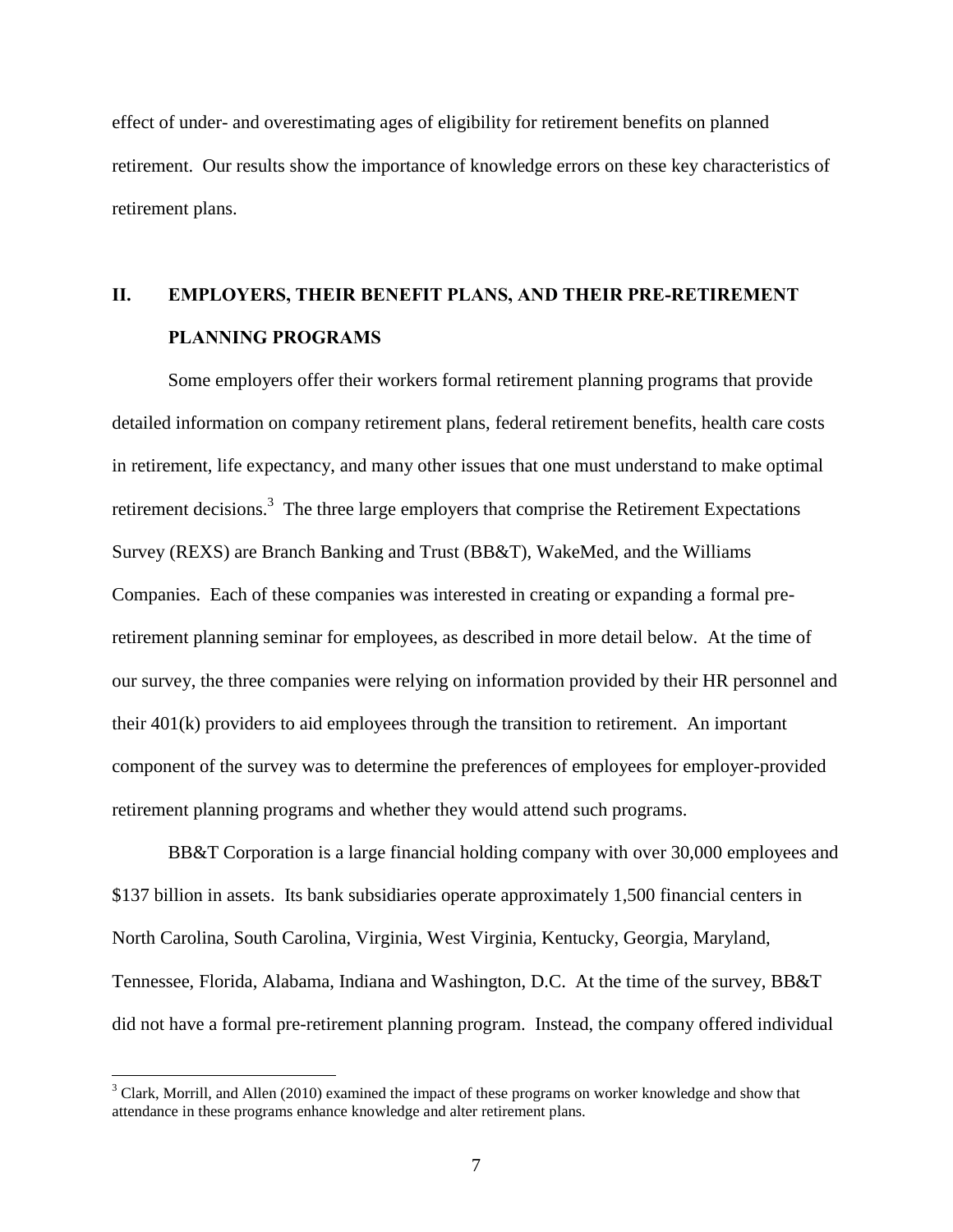counseling with its HR department and on-line access to the  $401(k)$  provider. The survey was sent to 2,475 retirement eligible employees with 605 completing the survey for a response rate of 24 percent. BB&T provides its employees with both a defined benefit pension plan and a  $401(k)$ plan. BB&T also provides health care coverage which is effective on the date an employee begins work. Retiree medical insurance is available to individuals who participated in the health plan while an active worker.

WakeMed is an 804-bed private, not-for-profit health care system based in Raleigh, NC. WakeMed employs over 7,000 workers including medical professionals, registered nurses, medical staff, and support staff. WakeMed has contracted with AIG to provide seminars lasting an hour and half for their employees nearing retirement. These programs focus primarily on the pension and 403(b) plans offered by WakeMed. Because of the limited nature of these programs, WakeMed was interested in learning more about the preferences of their employees for more extensive programs.Our survey was sent to approximately 7,700 workers, of which 2,088 were born between 1943 and 1959 (ages 49-65). We received a total of 237 surveys from our target age group, yielding a response rate of 11 percent from workers of this age. WakeMed provides a pension to all workers age 55 and older with at least three years of service, as long as the worker has worked the equivalent of full-time during those three years. The pension plan allows for either a full lump sum or an annuity, with no partial lump sum option. Retiree medical insurance is only available through COBRA for 18 months following retirement.

Williams is an integrated natural gas company that produces, gathers, processes and transports natural gas to heat homes and power electric generation. It is a large company with approximately 5,000 employees. Williams operates approximately 14,600 miles of interstate natural gas pipeline with a capacity of more than 11 billion cubic feet per day. Prior to the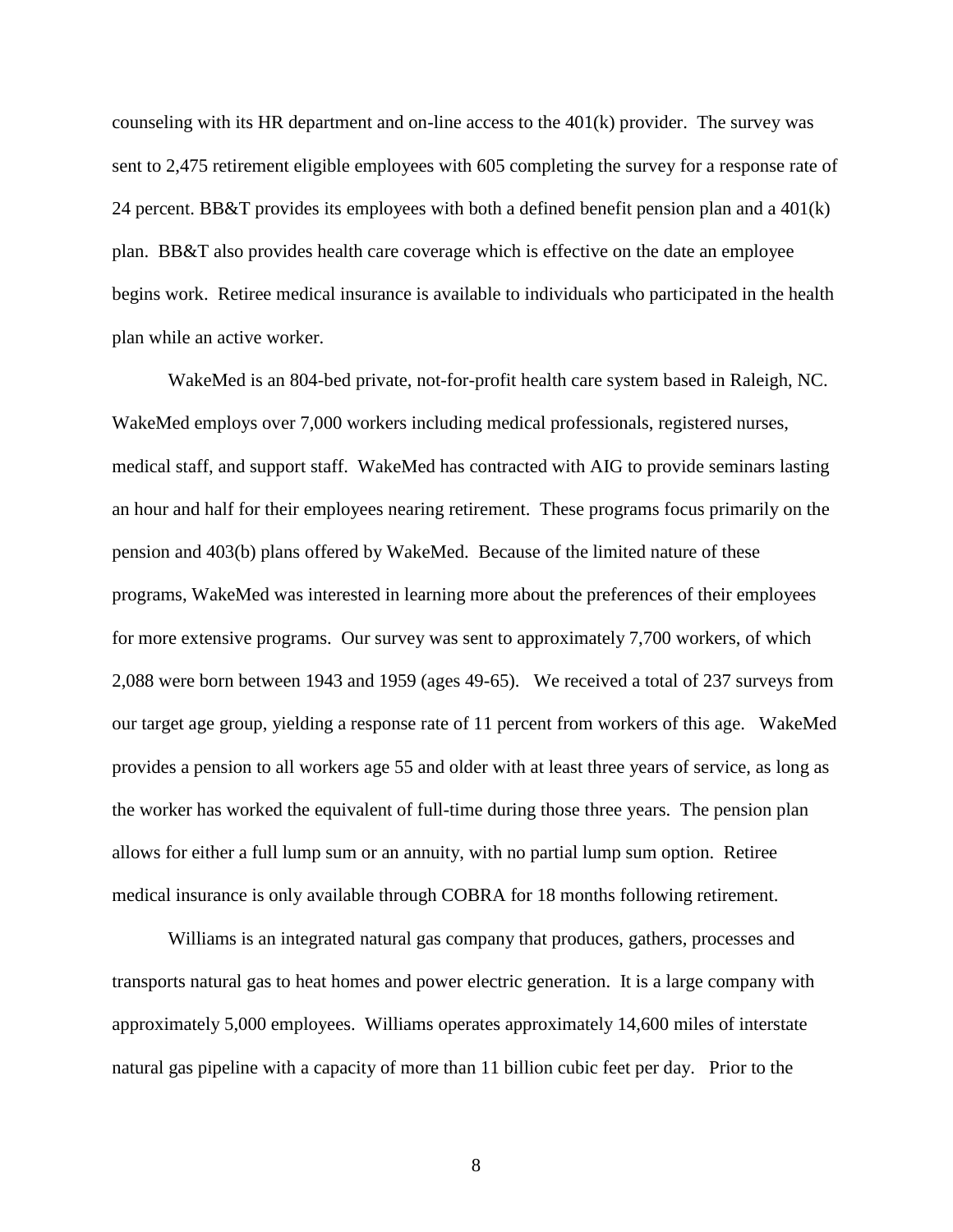survey, Williams also did not offer a formal pre-retirement planning program. The survey was sent to 1,592 retirement eligible employees at Williams and 952 completed the survey for a response rate of 60 percent. Since completion of this initial survey, Williams has implemented day-long formal pre-retirement planning seminars for its employees nearing retirement.

Williams provides a cash balance pension plan to employees with at least one year of service. This plan is integrated with Social Security and provides annual credits to individual accounts that are a function of age and earnings above the Social Security tax base. Workers age 28 or younger receive a credit of 4.5 percent of eligible pay plus 1.0 percent for earnings in excess of the Social Security wage base. Credits increase with age to 10 percent for workers age 50 and older plus 5 percent for earnings above the Social Security wage base. The account balance is credited with a quarterly interest payment based on the 30 year weighted average U.S. Treasury Securities Rate. Workers as young as 55 can receive a benefit from the cash balance plan. The employer also offers a 401(k) plan that includes a dollar for dollar match up to 6 percent of eligible pay. Williams has a subsidized retiree medical plan for employees hired before 1992 (or other dates in the case of acquisitions) that did not have more than a one year break in service. Retirees are provided the same health insurance that is available to active employees. The company typically pays 70 percent of the cost of participating in this health plan for these retirees. Persons not eligible for subsidized retiree medical are eligible to participate in the company health plan provided that they pay the entire premium for the coverage. Retirees reaching the age of 65 are no longer allowed to participate in this plan.

While the REXS data are not nationally representative, the three employers included in the study are from diverse industries and include a wide range of occupations. It should be noted that while the surveys were sent to all employees nearing retirement at the three employers, the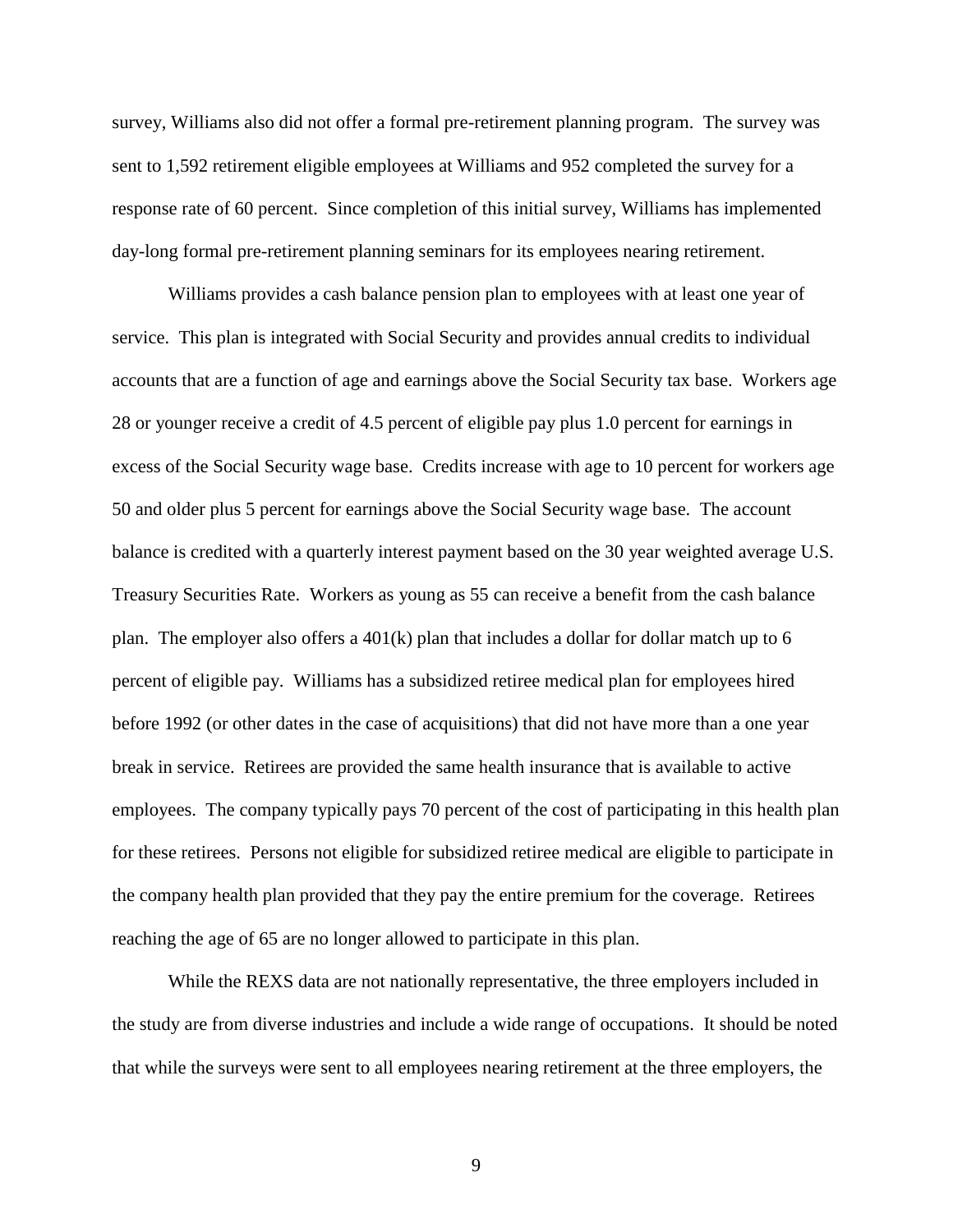response rate was substantially lower in the hospital setting where many employees did not have access to a personal computer during normal business hours. In general, the respondents have higher earnings and better retirement benefits than the average American worker, as described further in the Data Appendix and Appendix Table A3, where the REXS sample is compared to the nationally-representative Heath and Retirement Study (HRS). Thus, one should be careful in assessing how these findings apply to older workers throughout the economy. Despite the limited scope of the sample, these findings represent a unique insight into the importance of financial knowledge in making retirement plans. All workers in our study have employerprovided defined benefit and defined contribution retirement plans, so are drawn from a population with relatively stable employment and generous benefits. Over half of the REXS sample have college degrees, well above the average in the HRS. It is interesting, therefore, to note that even within this population there is still significant confusion about retirement plans and a general lack of financial literacy.

### **III. DATA: THE RETIREMENT EXPECTATIONS SURVEY (REXS)**

The Retirement Expectations Survey (REXS) is constructed from survey responses of employees at three large employers. The surveys were conducted during 2008 and 2009 via an online survey tool. Each employer distributed the survey to their employees nearing retirement according to the selection criteria described in the Data Appendix.

The survey consisted of over 75 questions and was divided into five parts: demographic and economic characteristics of the employee, demographic and economic characteristics of the employee's spouse or partner, retirement plans of the worker and his/her spouse or partner,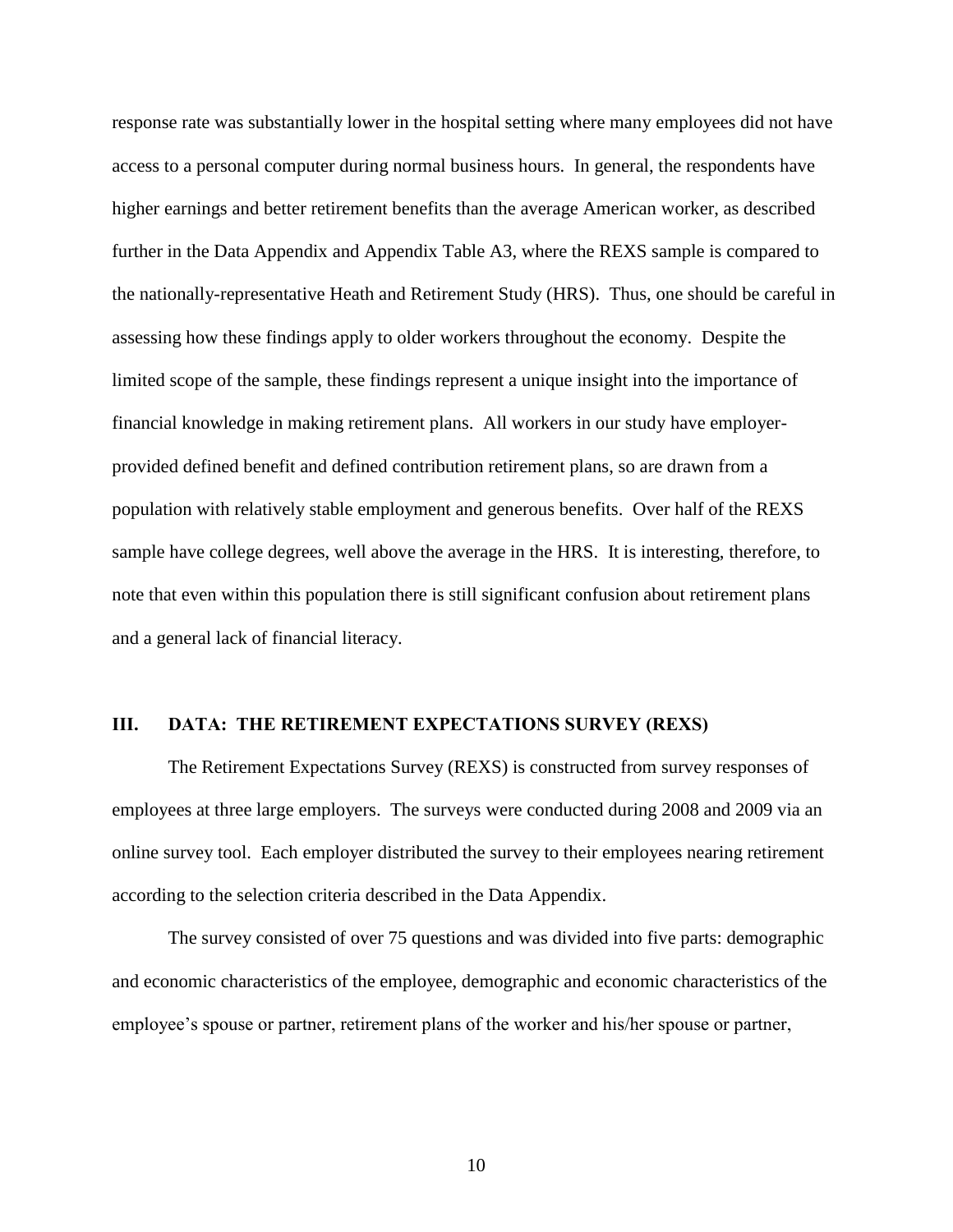knowledge questions, and the desire for financial education programs. $4$  The income and wealth questions allowed the respondent to select dollar ranges rather than asking for a specific dollar amount. The survey contains a series of questions that test the knowledge of the respondent concerning the characteristics and generosity of their employer retirement programs, Social Security, Medicare, and financial markets. The surveys were sent to all retirement eligible employees via e-mail, and they responded using an electronic survey. The responses were completely confidential with neither the company nor the researchers being able to identify the respondents.

From the three employers we had a total of 1,724 individuals complete some or all of the survey. Using our baseline regression equation, 1,701 individuals provided responses to all of the demographic questions included as explanatory variables in our analysis. We further restricted the sample to those that answered at least 9 out of 14 of the knowledge questions (maximum number of allowable skipped responses was 5), in order to ensure the quality of the data. Where appropriate, we classified non-response as either an incorrect answer or as the omitted category. The Data Appendix provides more detailed information on the samples from each employer and how the data were constructed. The final sample used in this paper consists of 1,501 individuals.

Table 1 reports the mean values of responses to some of the important socio-economic questions from the pooled sample. Almost all of the employees of these three companies were covered by the firm's defined benefit pension plan and virtually all participated in the 401(k) plans, so those statistics are not reported. They tended to own their own homes with over 76 percent reporting the equity in their house to be over \$50,000. About 68 percent had over

<sup>&</sup>lt;sup>4</sup> The survey content and some question wordings differed only slightly between the three employers. For more details see the Data Appendix.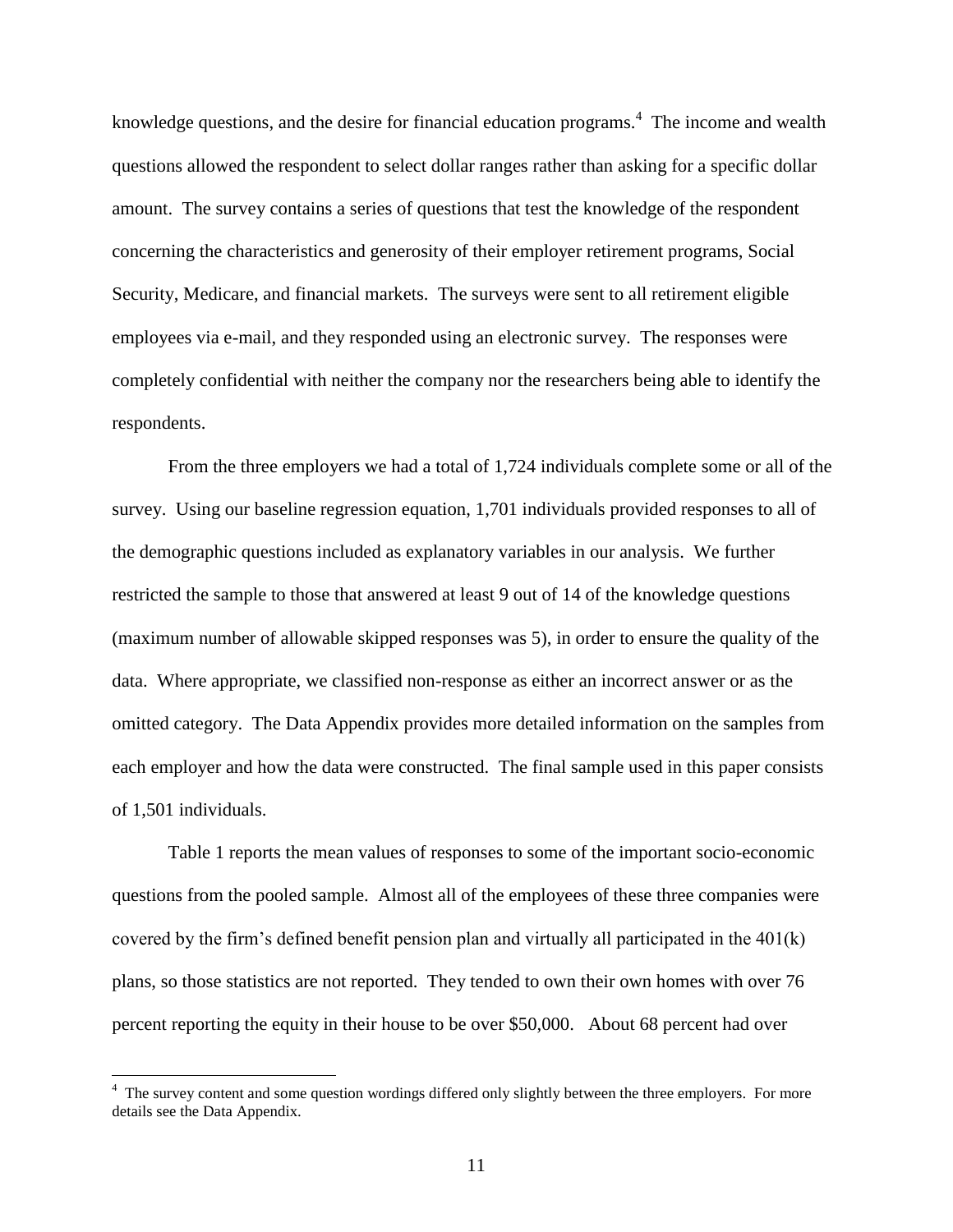\$25,000 in other assets including stocks, bonds, and savings account, while 75 percent had a balance in their 401(k) or 403(b) account of at least one year's salary. Over 78 percent of the respondents were married. As they approach retirement, over 47 percent of these older workers report being in very good or excellent health.The bottom row of Table 1 reports the mean planned retirement age of those that responded to this question with a numeric value  $(N=1,131)$ . The average expected retirement age is 63.2.

### [Table 1]

These older workers report a substantial degree of uncertainty concerning their retirement plans and level of retirement income, as shown in Table 2. Many of the respondents did not know whether to annuitize 401(k) plan balances and/or whether to take a lump sum distribution from the defined benefit plan. Almost two thirds of the respondents indicated that they had not decided on whether to annuitize any of their 401(k) account balances.

### [Table 2]

Retirement income expectations for these older workers are also shown in Table 2. For these employees, 56 percent did not know how much income to expect from their company pension in relationship to their final salary. When asked to indicate their total income replacement rate in retirement, 48 percent thought they would have 60 percent or less income in retirement compared to their final salary versus 14 percent that thought they would have over 80 percent of their final salary. Only 33 percent of the respondents thought that they could maintain their living standard in retirement, while a larger 36 percent said they did not know or did not answer. Another interesting finding is the substantial uncertainty over post-retirement work plans reported by the participants. For example, 38 percent of the respondents indicated that they wanted to work full or part-time after retiring from their career employer and only 25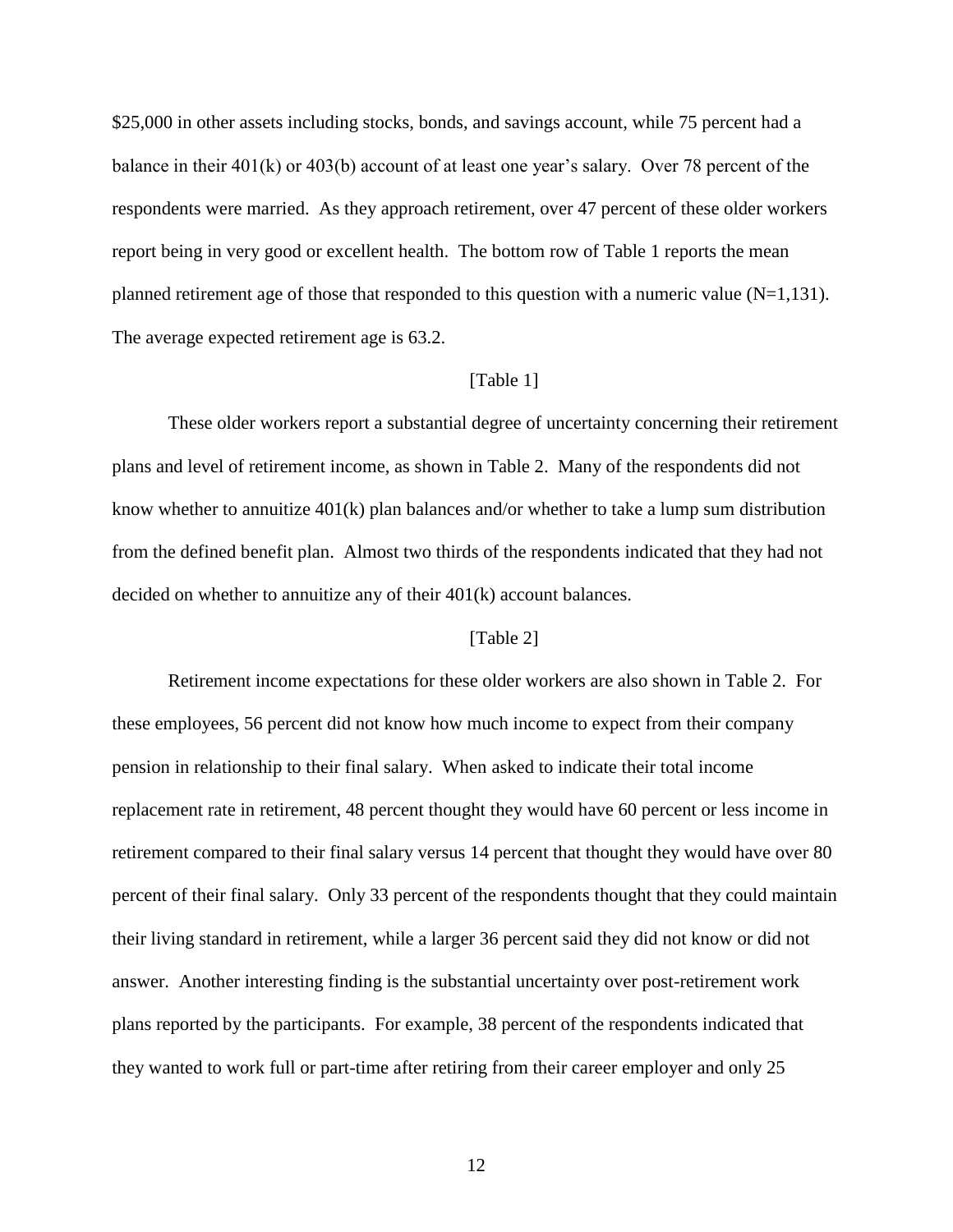percent stated that they did not plan to work after retirement. However, 37 percent of these workers on the verge of retirement indicated that they were uncertain whether they would seek employment after leaving their current employer (556 responded "don't know", while only 5 individuals left this question blank). Thus, these workers on the verge of retirement indicate a lack of understanding on the level of income they can expect in retirement.

These data indicate considerable uncertainty among these retirement eligible workers over how best to use their retirement benefits and whether these benefits will be sufficient to maintain their current standard of living. This uncertainty could be due, in part, to a general lack of financial knowledge and retirement planning. We now turn to a more direct assessment of the level of financial knowledge exhibited by these retirement eligible employees.

### **IV. WHAT DO OLDER WORKERS KNOW ABOUT RETIREMENT PLANS?**

Older employees formulate their retirement plans based on their earnings, their wealth, their health, and their expectations concerning benefits from their pensions, Social Security, and 401(k) plans. If their beliefs or knowledge about these programs are incorrect, they may make choices that are suboptimal given their actual situations. To explore the relationship between worker knowledge and retirement plans, we included a series of questions in the survey about employer and national retirement plans. Each question has a correct answer. The Data Appendix provides a list of the 14 questions, possible answers in the survey (correct answers shown in bold), and the proportion of these retirement eligible employees who answered each question correctly. Data are provided for each company since the correct answer to the employer-provided benefit questions vary across the three firms. The mean number of correct answers for the entire sample is 7.3, or approximately 50 percent correct answers on average.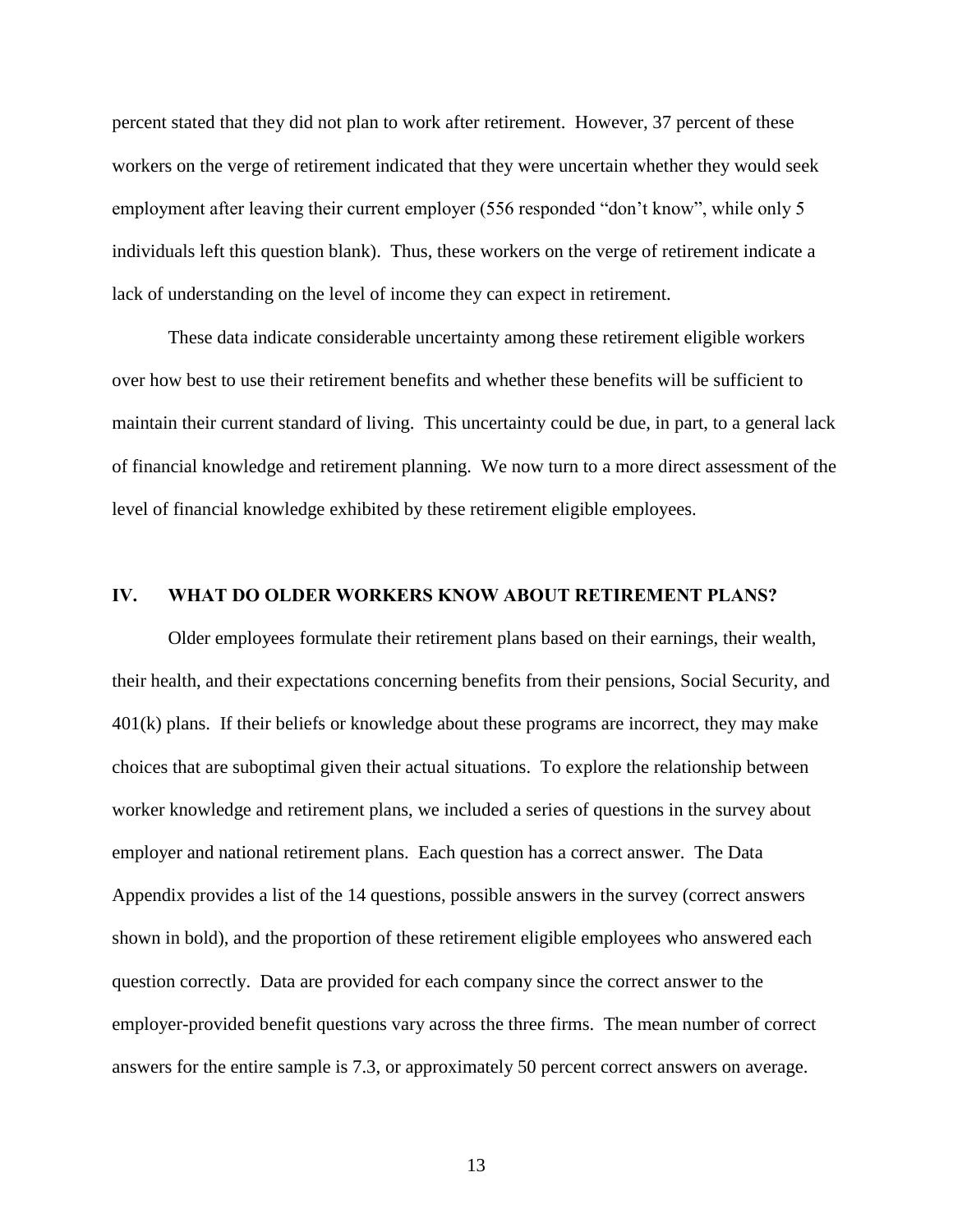Earlier, we hypothesized that the overall level of knowledge is important to the retirement decision making process; however, the direction of errors also could yield an asymmetric influence on retirement choices. Some of the survey questions are particularly well suited for examining this latter issue. Table 3 reports some of the answers to the knowledge questions. There are three questions asking about the ages of eligibility for Social Security and Medicare benefits. The responses to these questions provide interesting insights into potential informational errors. For example, workers are asked to report the normal retirement age for Social Security (NRA); the correct answer for workers in REXS is  $66<sup>5</sup>$  Among these respondents 34 percent reported a younger age, 26 percent reported an age above 66, and 3 percent failed to answer this question. Thus, only 37 percent of the sample answered this question correctly. A plausible hypothesis, which we test below, is that, all else equal, workers who think that the NRA for Social Security is younger than 66 will plan to retire at an earlier age than those that think the NRA is greater than  $66<sup>6</sup>$ . The survey indicates similar confusion concerning the age of early retirement benefits for Social Security (age 62) and age of eligibility for Medicare benefits (age 65).

[Table 3]

 $\overline{a}$ 

<sup>&</sup>lt;sup>5</sup>An exception to this is that widows can receive Social Security benefits against their deceased spouse's earning record at age 60. To explore if this might be a factor in our results, we determined that there are only 31 widows in the REXS sample, 24 female and 7 male. One should also remember that this is a sample of older persons who are working at companies that provide good benefits and many have a relatively large number of years of service. Only 4 of the widows indicated that they thought the normal age for receiving Social Security benefits was 60. The regression results, presented in Tables 5 and 7, are nearly identical when these 31 widows are dropped from the sample.

 $6$  On these questions, respondents were given the options of selecting an age from a drop-down list of potential ages ranging from "54 and below" or "50 and below" to "76 and above" in one year increments. Thus the full distribution of responses was truncated. It would be interesting to explore whether the size of the error in one's estimate of the age of eligibility influenced the expected retirement age. However, this is not possible given the small sample sizes and the truncated distribution of answers. The patterns of responses by incorrect answers indicates that underestimating (overestimating) consistently leads to a lower (higher) expected retirement age, but we are unable to reach any conclusion on whether the size of the errors matter.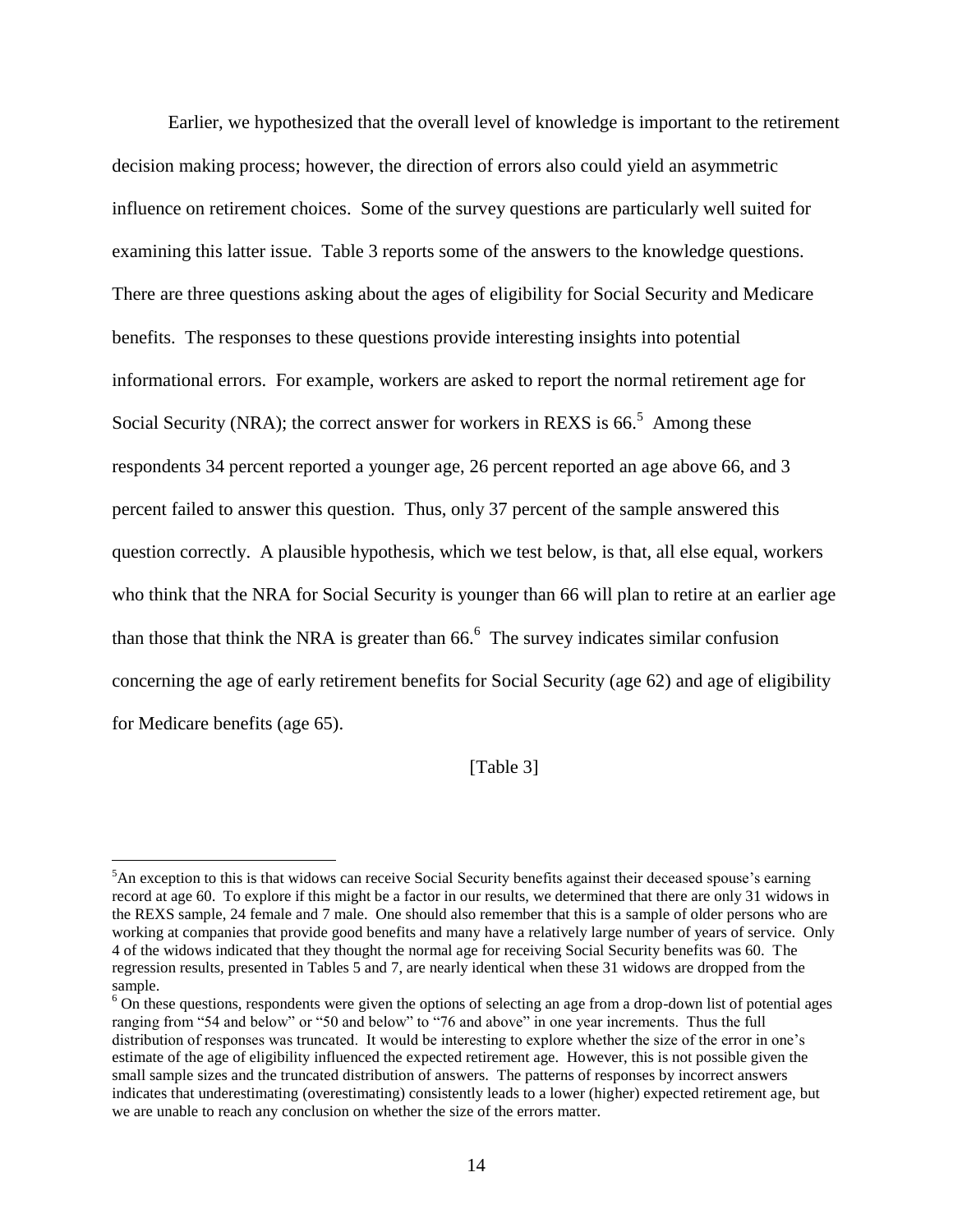The survey sent to these retirement eligible workers contained two basic finance questions about risk and inflation.<sup>7</sup> Over three-quarters of the surveyed employees at these companies correctly answered these two questions.<sup>8</sup> It is interesting to note that workers in our sample exhibited a much higher degree of accuracy on the financial questions than they showed on questions concerning their own retirement benefits and national retirement programs. Workers who had a rather high understanding of the stock market risk and inflation questions were much less knowledgeable about their own employer provided retirement plans, Social Security, and Medicare.

To further assess the general state of knowledge of these older workers, we have constructed an index of knowledge based on the set of questions in the survey; details are shown in Appendix Table A2. $^9$  Table 4 presents the average score on this index of knowledge for the full sample and then broken down by respondent characteristics. The values in Table 4 indicate the average number of correct answers, out of a possible 14 questions, for respondents with various characteristics. The average number of correct answers for the entire sample was 7.3.

The level of knowledge follows expected patterns across economic and demographic characteristics. Workers aged 59 to 65 had a higher knowledge level than those 50 to 58, answering on average 7.7 questions correctly compared to 7.1 questions for the younger workers**.**

<sup>&</sup>lt;sup>7</sup> For a discussion of the financial literacy questions used, see Lusardi and Mitchell (2006) and references therein.

<sup>&</sup>lt;sup>8</sup> Note that all respondents are currently employed, covered by a pension, and aged between 49 and 65. In the Data Appendix, we assess how the REXS data compare with the nationally representative HRS data with respect to demographics and financial knowledge.

<sup>&</sup>lt;sup>9</sup> Rather than simply summing the number of answers correctly, one could consider various weighting schemes that would account for differences in question difficulty. To test the sensitivity of our results, we conducted a formal factor analysis and produced an alternative knowledge index. This index was then rescaled to have the same mean and standard deviation as the knowledge index presented here. The results using this alternative index were nearly identical, so are not presented here for brevity (results available upon request). Note that one benefit of the unweighted knowledge index as presented in the paper is that one can interpret the coefficients as corresponding to a marginal increase in the number of questions answered correctly. While a question that fewer respondents answered correctly may thus be classified as more difficult, it does not necessarily follow that this question is more *important* in terms of measuring one's financial literacy. Because we have no formal model of which questions in our list are most important for determining retirement plans or most valuable for pre-retirees, we chose not to explore other weighting schemes further.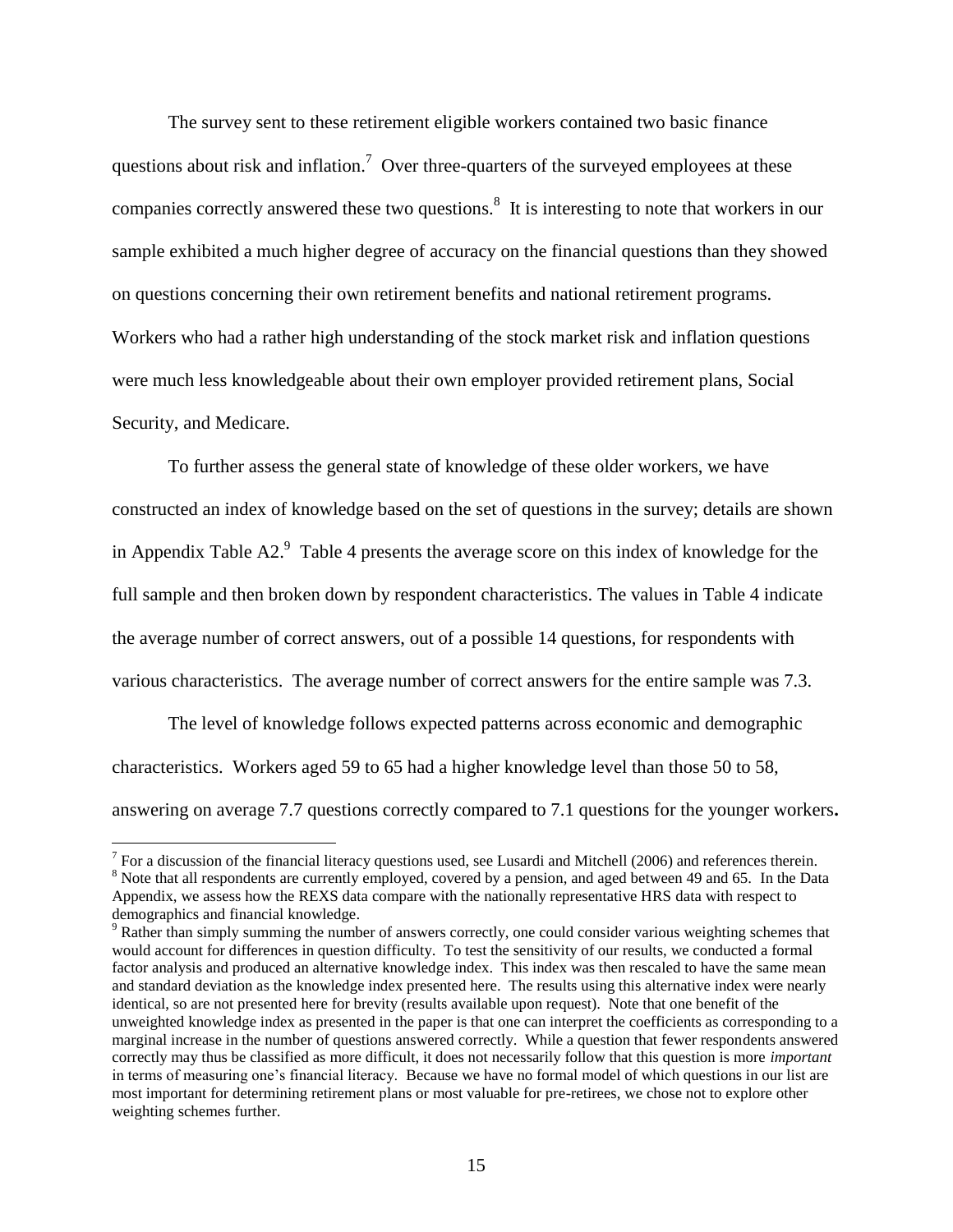Although this pattern of knowledge by age is intriguing, it is important to remember that our sample is of active workers. By definition, then, these are workers that plan to retire at some later date and so may be different than the "younger worker" sample in ways other than just current age. We note that, in results not shown, although older workers score higher on most questions they actually score lower on two of the company-specific questions, the correct age to receive a pension and whether one can take a lump-sum from one's pension.

Similar to the age pattern noted above, workers who expected to retire within 5 years had a knowledge index of 8.3 compared to only 6.8 for those who expected to retire further in the future. Workers with more education, greater wealth, and higher earnings also had a greater success rate in answering these questions. Interestingly, workers who thought they had a greater knowledge of their retirement programs actually did. Men and married workers had higher average knowledge scores than women and unmarried workers, respectively. Note that the differences in means by each category are all statistically significantly different at the 1 percent level.

### [Table 4]

To further understand the distribution of knowledge across older workers, we estimated an index of knowledge regression where the dependent variable is the number of correct answers the respondent had out of the 14 questions described above. This allows us to see which factors reported in Table 4 are most important in predicting an individual's knowledge score. The estimated coefficients are reported in Table 5. Once again, we find that older workers have a higher level of knowledge, although the age effect is relatively small with an additional 10 years of age increasing the number of correct answers by 0.9. Years of service also has a significant, positive effect on the level of knowledge with 10 additional years of service adding 0.3 to the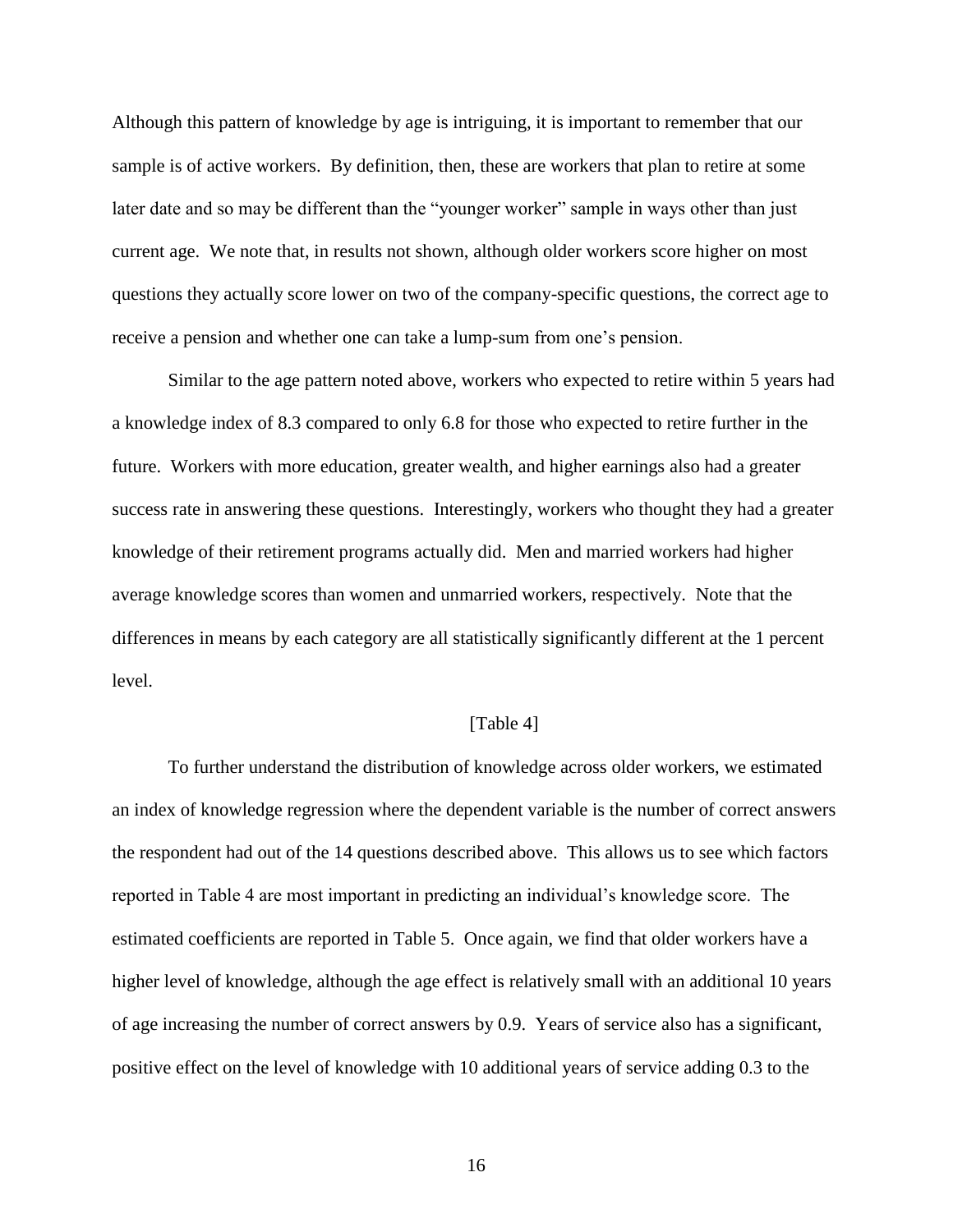knowledge index. On average, college graduates score 0.4 points higher on the index. Other findings indicate those with higher earnings and greater balances in their 401(k) plans are more knowledgeable, as are those that are closer to retirement. Another very interesting finding is that individuals who think they are more financially literate have significantly higher knowledge scores on our 14 questions.<sup>10</sup>

### [Table 5]

In summary, financial literacy varies significantly by worker characteristics even among employees in the same firm who are covered by the same retirement benefit plans. We now turn to the issue of how financial knowledge and errors in knowledge affect the retirement plans of older workers.

### **V. EXPLAINING PLANNED AGE OF RETIREMENT**

 $\overline{a}$ 

As workers near retirement, they will have to make a series of decisions that define the transition from a full-time, career job to complete retirement. Planning for this transition and the decisions that are ultimately made will determine an individual's economic well-being during her retirement years. The past thirty or so years of work, saving, and investment choices by individuals have determined their current financial and housing wealth and have created a substantial component of lifetime pension and Social Security wealth. While the next few years may marginally affect lifetime wealth, many of the key decisions facing older individuals concern how to use their wealth accumulated by lifetime work to effectively maximize wellbeing in retirement.

 $10$ The regression specification includes the following covariates that are not reported in the table: a constant, company fixed effects, indicators for blank response to plans to work after retirement, annual earnings, DC account balance, home equity, and financial assets.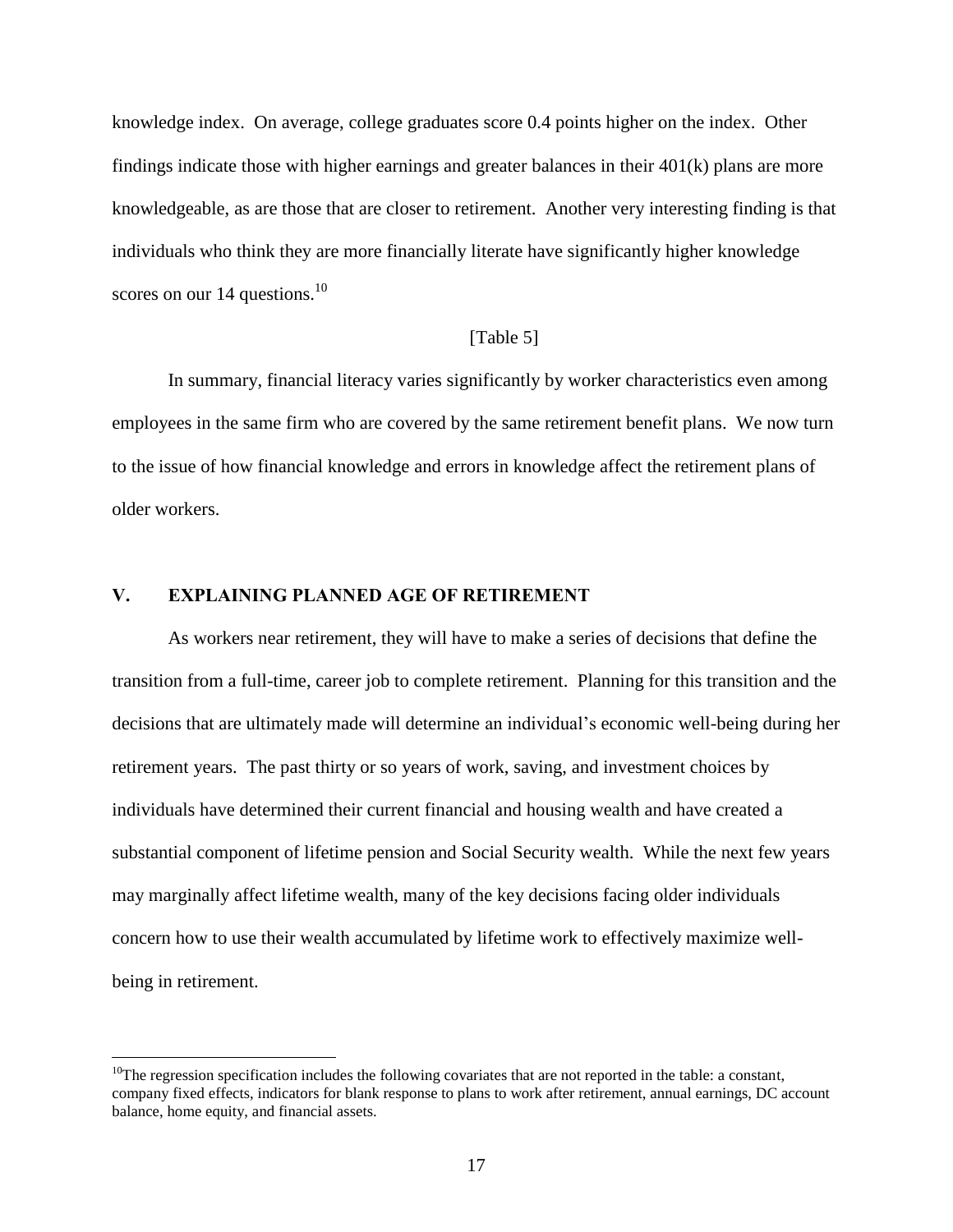Economic theory and substantial research on the retirement decision indicate that the timing of retirement is a function of accumulated wealth, current earnings opportunities, health, pension and Social Security wealth, and access to retirement benefits from these programs. A unique aspect of this study is that we are able to test the impact of financial literacy and knowledge of retirement programs on the retirement plans of older workers holding these economic factors constant. Using the REXS data described above, we estimate the planned age of retirement as a function of standard socioeconomic variables along with an index of financial and retirement knowledge. Inaccurate or incomplete knowledge is not necessarily symmetric in its effect on retirement decisions. A further innovation of this research is that we are able to examine the impact of knowledge errors associated with believing that benefits are available at younger ages than they actually are versus errors associated with believing that benefits can only be accessed at older ages.

To illustrate the asymmetric effect of informational errors, Table 6 reports the mean expected retirement age by answers to four knowledge questions concerning the age of eligibility for retirement benefits. Respondents who thought that the early retirement age for Social Security was younger than age 62 had a planned retirement age 1.4 years earlier than those that believed that they could not begin Social Security benefits until after age 62. Similarly, those that thought the normal retirement age was younger than 66 planned to retire 1.6 years earlier than those that thought the normal retirement age was higher than 66. For Medicare, the expected retirement age difference was 1.2 years between those that underestimated the age of eligibility compared to those that thought they must wait until after age 65 to be enrolled in Medicare. Beliefs concerning the earliest age for starting benefits from the employer pension had a similar but slightly smaller effect (about one year).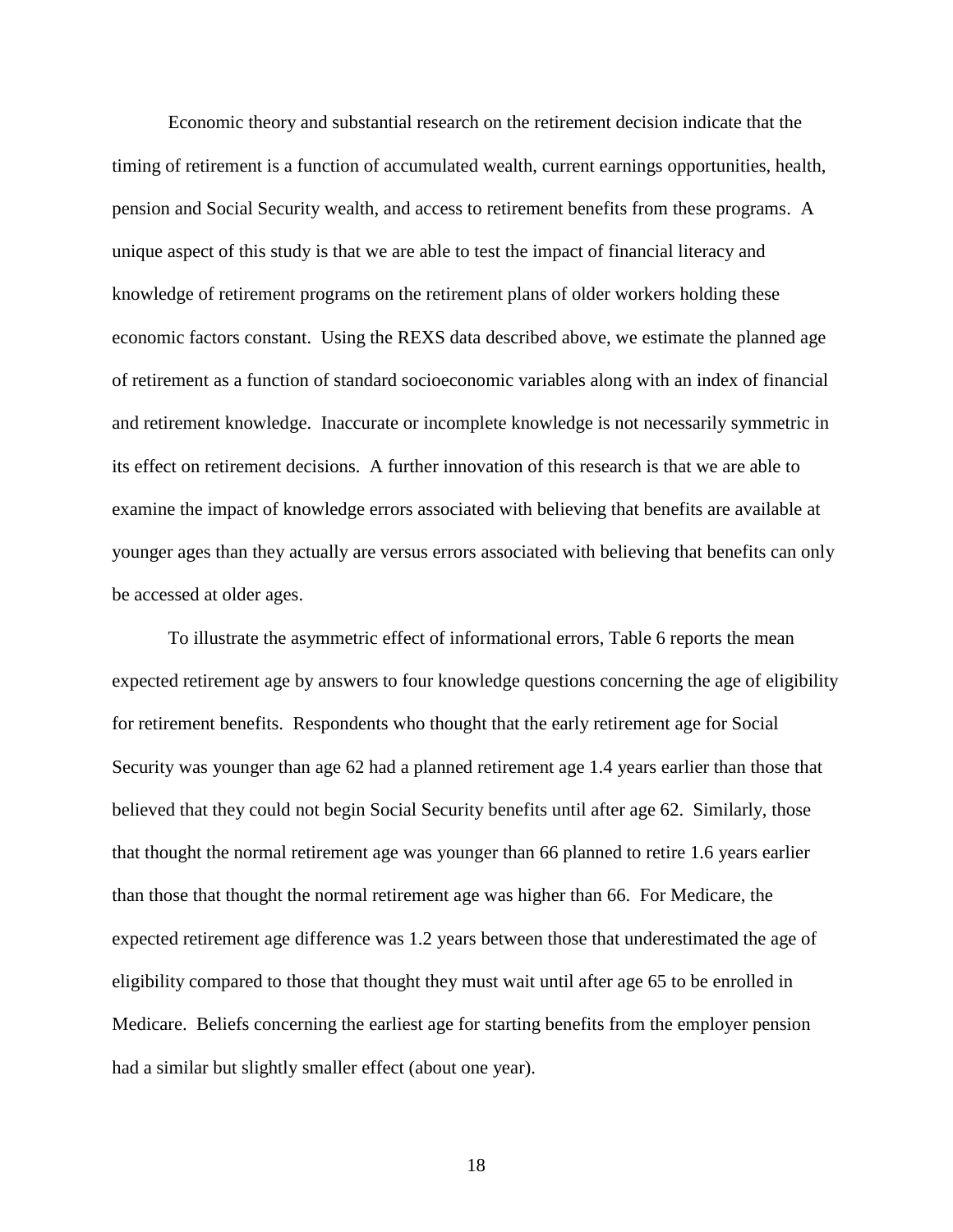#### [Table 6]

Next, we estimate the relationship between planned retirement age and informational errors more formally in a multivariate regression framework. The regression of planned retirement age includes both demographic and economic characteristics and the responses to each of the 14 knowledge questions. The regressions do not include pension wealth variables because all workers from each firm are covered by the company pension and the expected benefits from each plan are uniquely determined by the earnings and tenure of the respondents. Thus, the tenure and earnings variables capture the impact of future pension benefits as well as their own direct effect. Table 7 reports the coefficients from this regression.<sup>11</sup>

#### [Table 7]

In general, the estimated coefficients on the explanatory variables conform to expectations and are consistent with estimates from earlier studies of retirement decisions. Employees with more years of tenure are planning to retire at younger ages. The tenure effect includes the impact of tenure on future pension benefit amounts and the fact that more years of tenure can allow the worker to become eligible for unreduced pension benefits at younger ages. The estimates indicate that an additional 10 years of tenure with the current employer implies that the worker will retire 0.5 years sooner. The estimated coefficient of higher annual earnings on planned retirement is insignificant which is not unexpected as the higher value of working reflects both an income and substitution effect on the decision to remain in the labor force. Male

 $\overline{a}$ 

 $11$  The regression specification also includes a constant, age fixed effects, and company fixed effects. For work after retirement the omitted category is "no" and controls are included for blank and "don't know" responses. For the wealth and earnings variables the omitted category is "low" and an indicator for missing values is included. For the health and subjective survival probability variables the omitted category is "medium" and an indicator for blank is included. For knowledge variables classified as "high" or "low" (indicated with an "^") the omitted category is "correct" and controls for blank and the response of "don't know" are included. For all other knowledge variables the coefficient is on an indicator for whether the answer was correct. We also include age fixed effects rather than a linear term in age since our workers are ages 49-65 and so planned retirement age is necessarily increasing in age by construction.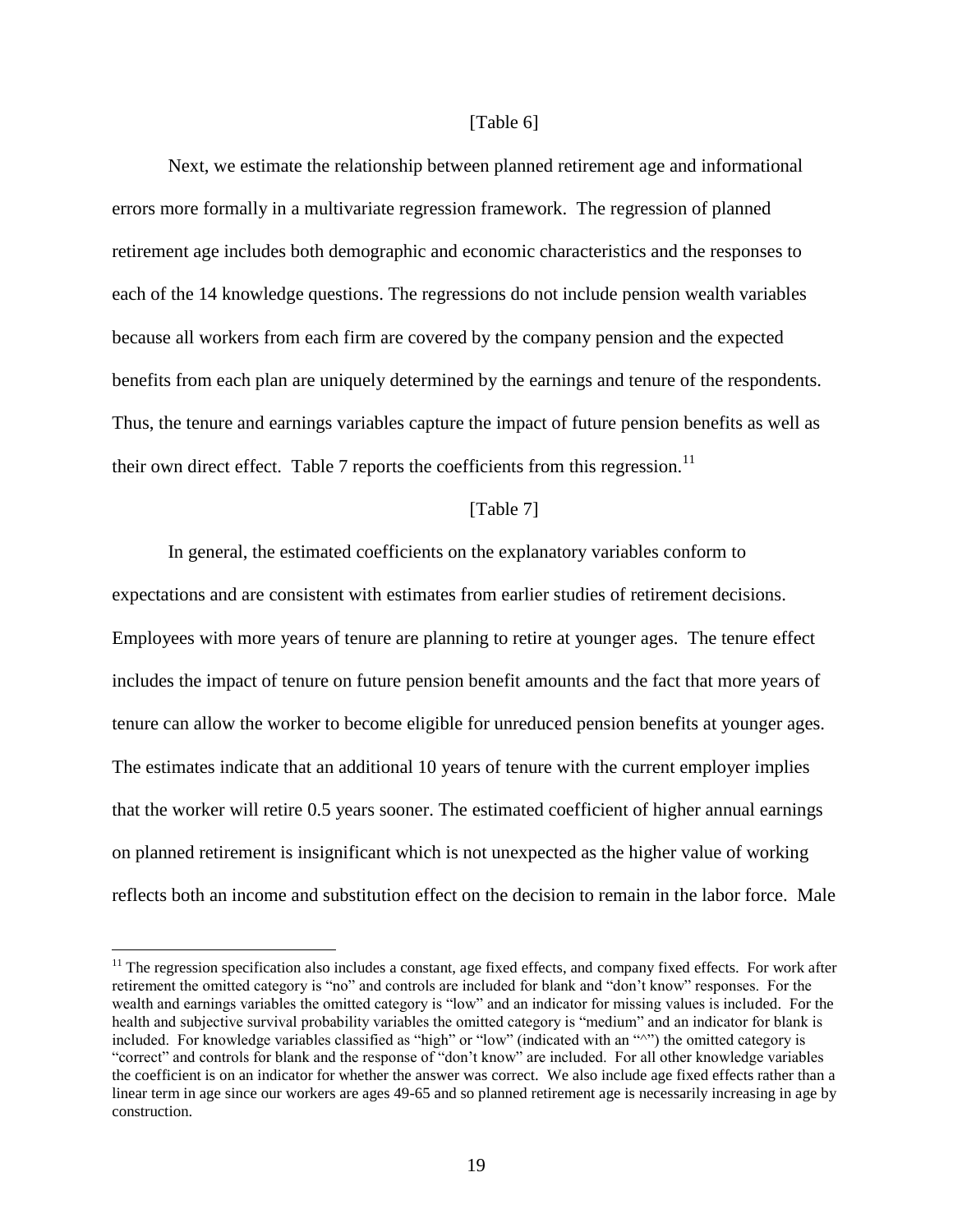employees plan to retire about a half year later than female workers. Those with college degrees also expect to retire about two thirds of a year later.

An important factor influencing the decision to retire from a career job is expectations by the respondent on their post-retirement plans. Persons who anticipated working after leaving their career employer report planning to retire from their career jobs about a half year earlier than those that do not. Surprisingly, self-reported health status does not significantly influence retirement plans; however, those reporting a high expected probability of surviving to age 85 plan to retire about one-half of a year later than those reporting a 25 to 75 percent chance of living until 85. One should remember that this is a sample of full time workers who overwhelmingly report they are in good to excellent health. The wealth variables all indicate that higher wealth is associated with earlier retirement. Medium account balances in 401(k) plans result in a 0.5 year earlier retirement compared to those with low account balances while high account balances indicated a 1.3 years earlier planned retirement. Similar effects are shown for greater financial wealth outside of pension plans.

How does financial literacy and knowledge of retirement plans affect planned retirement? We investigate this important relationship by including our knowledge questions. Perhaps the most interesting finding of this analysis is that the effect of inaccurate knowledge concerning the age of eligibility for national and company retirement programs. These estimates reported in right half of Table 7.

The empirical specification contains binary indicators of whether the age of eligibility is too low, whether the age of eligibility is too high, and whether the age of eligibility question was left blank or the respondent answered "don't know". All estimates are relative to the omitted category, which is the respondent answering correctly. In Table 7, we report the coefficients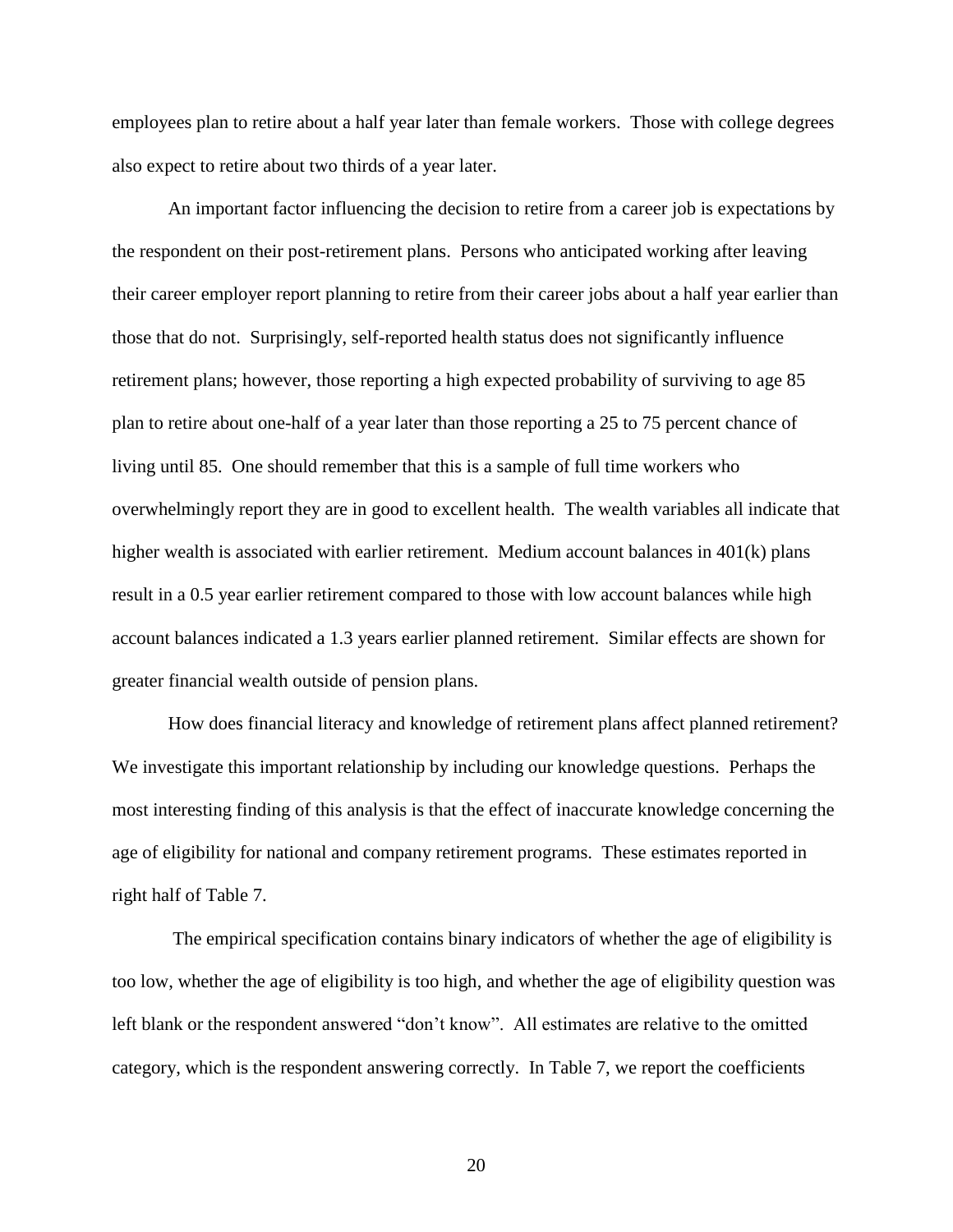only on the indicators for "too low" and "too high." There are four logical possibilities. First, both indicators could have roughly the same coefficient and have opposite signs. In this case mistaken beliefs about retirement age eligibility have the same sized effect on expected retirement age, regardless of the direction of the error. Second, both indicators could be zero, in which case the errors in reporting retirement plan eligibility would be interpreted as simple noise and not predictive of an individual's planned retirement age.

The other two possibilities reflect asymmetric responses. Workers may act on misinformation that conforms with their desires, a phenomenon known as confirmation bias in the psychology literature (Wason, 1960). This would be manifested here by workers having lower planned retirement ages if they underestimate their age of retirement plan eligibility, whereas those who overestimate their eligibility age retire at the same time as otherwise comparable workers. Finally, workers may be risk averse and react to misinformation that conforms with their fears. In this case workers would have higher planned retirement ages if they overestimate their age of retirement plan eligibility, but those who underestimate this age expect to retire at the same time as other workers.

We estimate that the effect of being wrong in one's belief of the age of eligibility does depend on whether one thinks that the age of eligibility for the retirement benefit is younger or older than the actual age of eligibility, although we find a stronger effect on overestimating which is consistent with the risk aversion story of confirmation bias described above. Consider first the respondents' beliefs concerning the normal retirement age (NRA) for Social Security. Individuals who thought the NRA was at a younger age planned to retire about 0.4 years sooner than those that knew the correct NRA. In contrast, those who thought the NRA was at an older age planned to retire almost 0.8 years later than those who knew the correct NRA.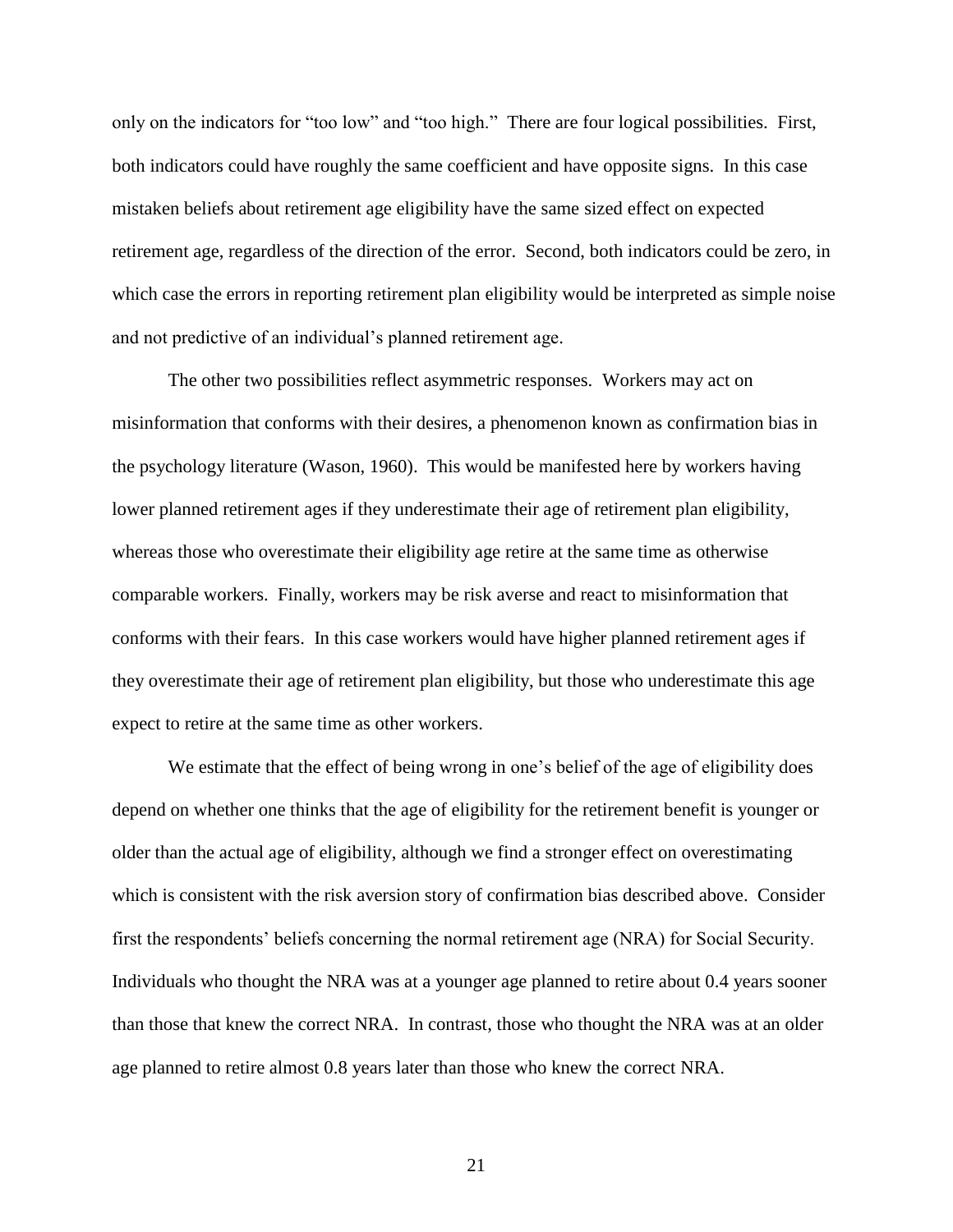A belief that the early retirement age (ERA) for Social Security was greater than 62 is associated with a later planned retirement age of 0.7 years while underestimating the ERA for Social Security had no effect on the timing of retirement. Errors in assessing the age of eligibility for starting benefits from the employer pension plan also had a significant impact on planned retirement. Respondents who thought that the age of eligibility was older than it actually was planned to retire more than 1.2 years later compared to those with a correct assessment of the age of eligibility for these benefits. Thinking that one could start pension benefits at a younger age is associated with a small and insignificantly younger planned retirement age. The results indicate that information errors are associated with differences in planned retirement ages, although we see a larger impact of overestimating one's age of eligibility than underestimating.

Of the set of questions where the answers were either correct or incorrect (blank or "don't know" was classified as incorrect), only the questions regarding the company health plan and the financial literacy question on inflation were statistically significant. The results suggest that general financial knowledge may be associated with a later planned retirement age. Correctly knowing about the company's health plan policy is associated with planning to retire nearly one year earlier. However, in results not shown, this effect is similar for the two companies that allow the retiree to stay on the health plan as for the one company that does not allow it. This suggests that individuals who are planning to retire younger are more informed about their health insurance options in retirement, which makes sense considering all of these workers are eligible for Medicare at age 65. We do not find a strong role for general financial literacy in this model, although there may be asymmetric or opposing effects that are not detected in the mean planned retirement age.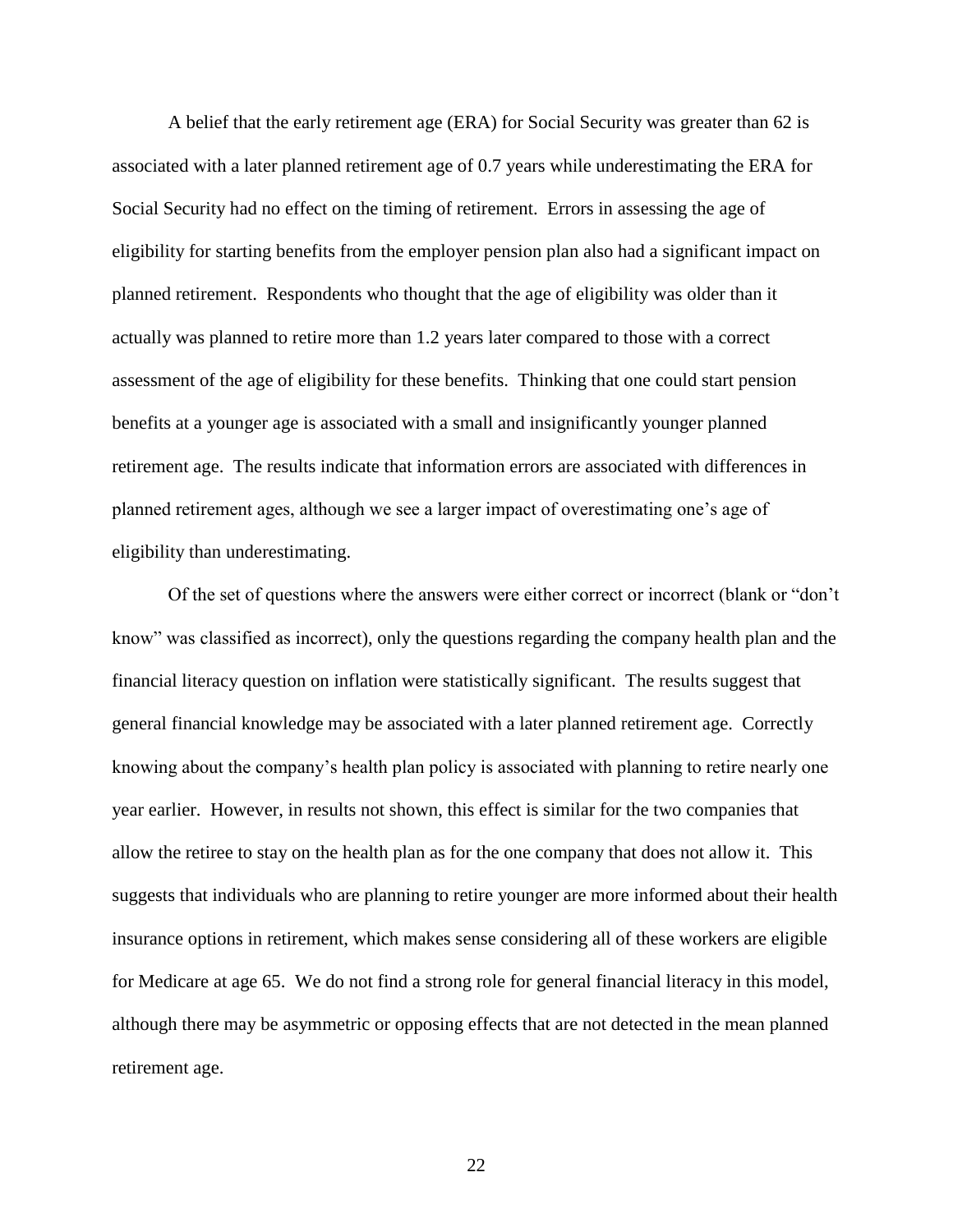### **VI. CONCLUSIONS AND POLICY IMPLICATIONS**

Economists have long been concerned about the timing of retirement. There is a large theoretical literature centered around the use of the lifecycle model where individuals are assumed to make choices on work, leisure, saving, and consumption in order to maximize lifetime utility. These theoretical models assume or predict that retirement ages and individual choices are driven by market variables, risk aversion, and discount rates. Rarely do these models consider the fact that workers may have inadequate or incomplete knowledge about Social Security, Medicare, and their employer pensions. Similarly, empirical studies describe the estimated effects of explanatory variables as if workers made decisions based on the actual characteristics of these plans.

Using the new REXS dataset covering retirement eligible workers at three large employers, we show that older workers nearing retirement are not well informed about company and national retirement plans and that incorrect knowledge affects retirement plans. The impacts of informational errors are asymmetric. Employees who think that benefits can only be obtained at later ages plan to retire at older ages. Workers who believe that normal Social Security benefits can be accessed at earlier ages than allowed by these plans expect to retire earlier, but misbeliefs about early Social Security and company pensions appear to have no effect on planned retirement age.

Our analysis shows that knowledge varies with individual characteristics and that knowledge errors matter in developing retirement plans. Knowledge errors are sizeable, especially for those with less education and those who are further away from retirement. These findings have important policy implications for developing retirement planning and financial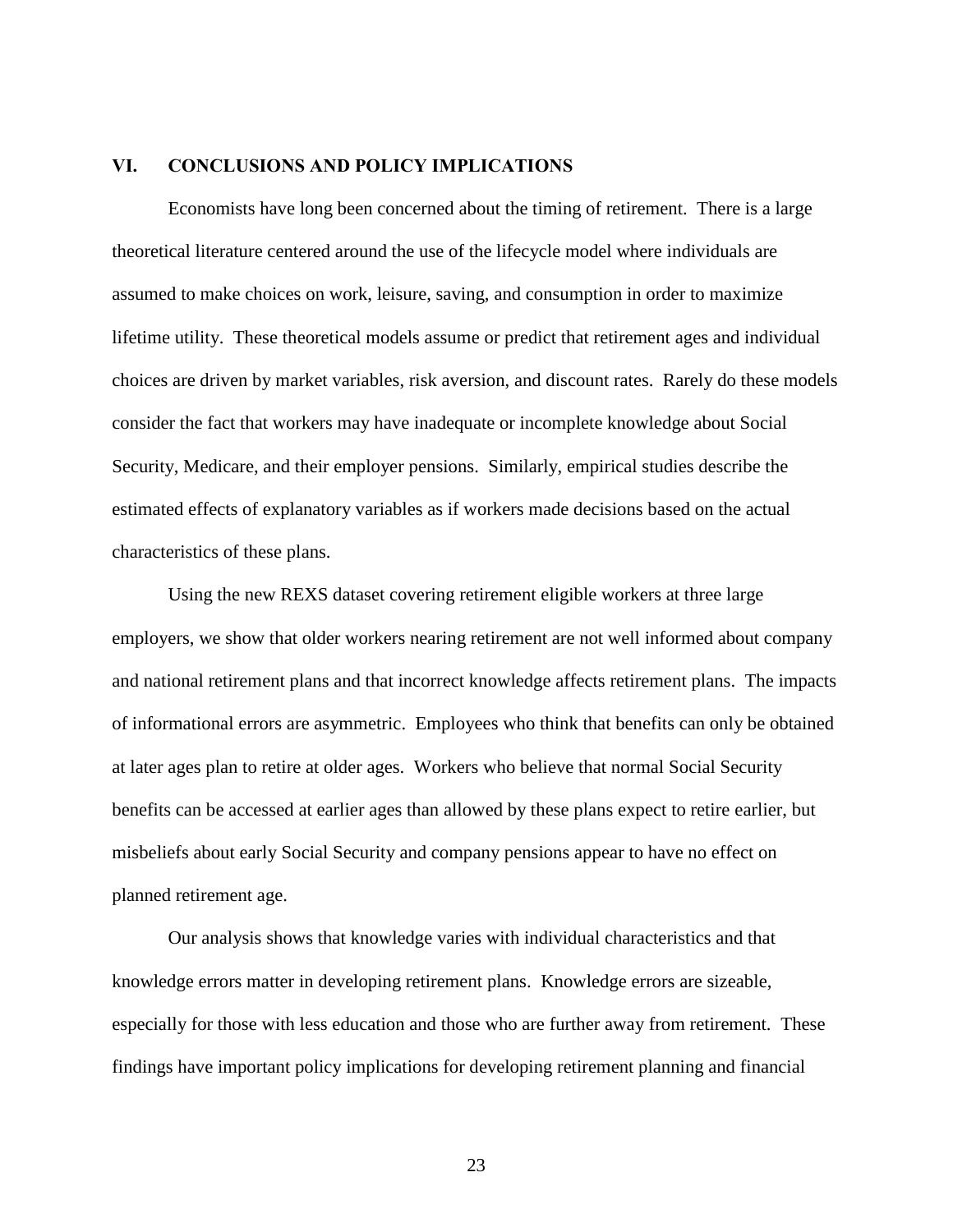literacy programs and provides initial evidence on the impact for such programs on future retirement behavior.

These results suggest that educational programs that enhance the financial literacy of older workers will improve their retirement decisions. In related research, Clark, Morrill, and Allen (2010) examine the pre-retirement planning programs presented by eight large employers to determine whether these seminars are successful in improving knowledge of retirement programs and financial literacy and whether based on this learning, older workers alter their retirement plans.

**REFERENCES**

Bayer, Patrick J., Douglas Bernheim, and John Karl Scholz. 2009. "Financial Education in the Workplace: Evidence from a Survey of Employers," *Economic Inquiry,* October, pp. 605-624.

Bernheim, Douglas and Daniel Garrett. 2003. "The Effects of Financial Education in the Workplace: Evidence from a Survey of Households," *Journal of Public Economics,* 87:7, pp. 1487-1519.

Chan, Sewin and Ann Huff Stevens. 2008. "What You Don't Know Can't Help You: Pension Knowledge and Retirement Decision-Making," *Review of Economics and Statistics,* 90:2, pp. 253-66.

Clark, Robert and Madeleine d'Ambrosio. (2003). "Ignorance is Not Bliss," TIAA-CREF *Research Dialogue.*

Clark, Robert, Madeleine d'Ambrosio, Ann McDermed, and Kshama Sawant. (2006). "Retirement plans and saving decisions: the role of information and education," *Journal of Pension Economics and Finance*, 5:1, pp. 45-67.

Clark, Robert, Melinda Morrill, and Steven Allen. (2010). "Employer-Provided Retirement Planning Programs," in Robert Clark and Olivia Mitchell (eds.), *Reorienting Retirement Risk Management*, Oxford University Press: Oxford, UK, pp. 36-64.

Clark, Robert and Sylvester Schieber. (1998). "Factors Affecting Participation Rate and Contribution Levels in 401(k) Plans," in Olivia Mitchell and Sylvester Schieber (eds.) *Living with Defined Contribution Pensions,* University of Pennsylvania Press: Philadelphia, pp. 69-97.

Duflo, Ester and Emmanuel Saez. (2004). "Implications of Pension Plan Features, Information, and Social Interactions for Retirement Saving Decisions," in Olivia Mitchell and Stephen Utkus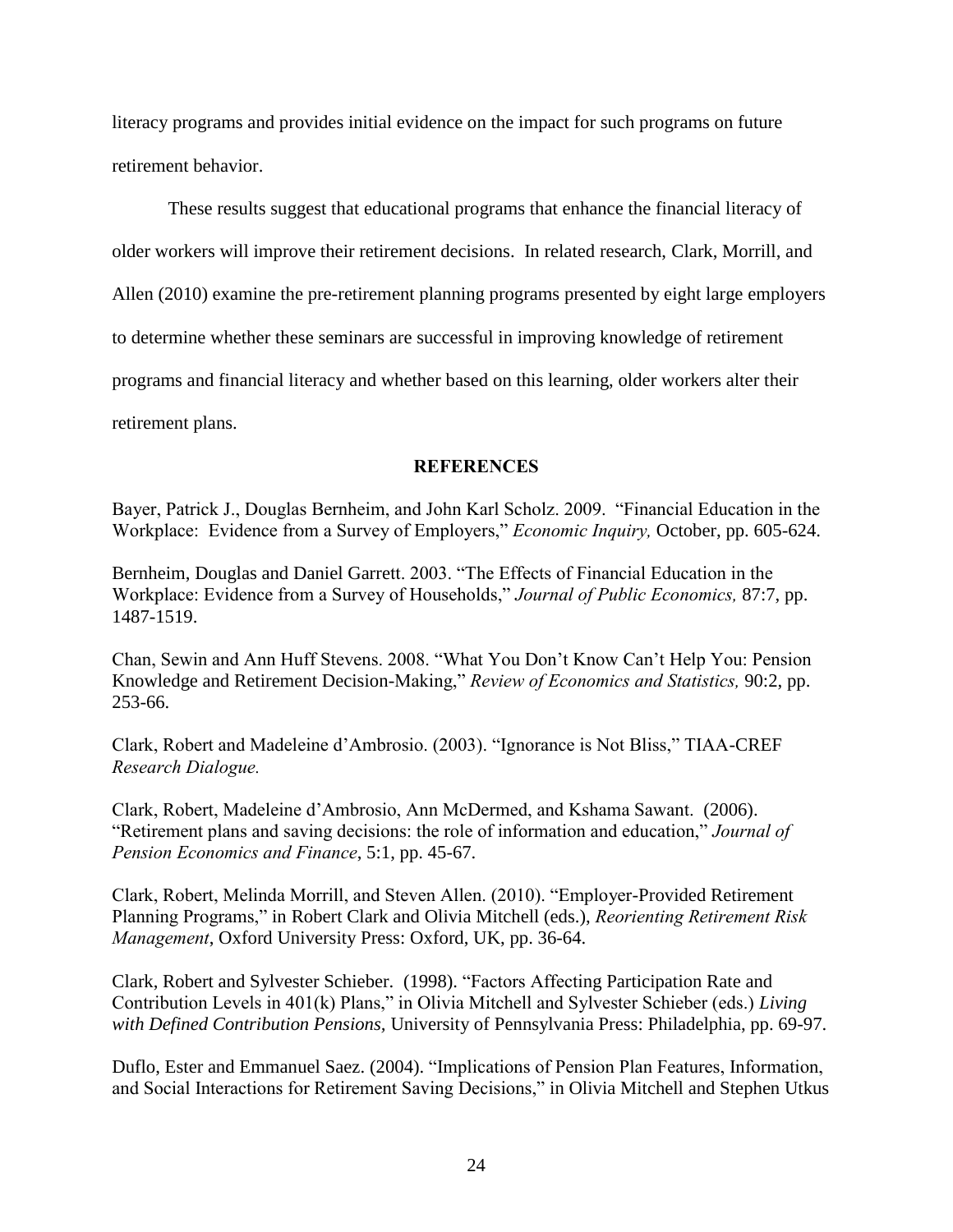(eds.) *Pension Design and Structure: New Lessons from Behavioral Finance, Oxford University Press:* Oxford, UK, pp.137-53.

FINRA Investor Education Foundation. (2009). *Financial Capability in the United States,* http://www.finrafoundation.org/web/groups/foundation/@foundation/documents/foundation/p12 0536.pdf, [accessed November 8, 2010].

Gustman, Alan, and Thomas Steinmeier. 2004. "What People Don't Know about their Pensions and Social Security," in William Gale, John Shoven, and Mark Warshawsky (eds.), *Private Pensions and Public Policies,* Washington: Brookings Institution, pp. 57-125.

Hilgert, M.A., J.M. Hogarth, and S.G. Beverly. (2003). "Household Financial Management: The Connection between Knowledge and Behavior," *Federal Reserve Bulletin,* 89, 309-322.

Luchak, Andrew and Morley Gunderson. 2000. "What do Employees know About Their Pension Plan?" *Industrial Relations,* 39:4, pp. 646-670.

Lusardi, Annamaria (ed.). (2008). *Overcoming the Saving Slump: How to Increase the Effectiveness of Financial Education and Saving Programs.* Chicago: University of Chicago Press.

Lusardi, Annamaria, and Olivia Mitchell. (2007). "Baby Boomer retirement security: The roles of planning, financial literacy, and housing wealth," *Journal of Monetary Economics,* 54, pp. 205-224.

Lusardi, Annamaria, and Olivia Mitchell. (2006). "Financial Literacy and Planning: Implications for Retirement Wellbeing." Pension Research Council Working Paper n. 1..

Lusardi, Annamaria and Olivia Mitchell. (2009). "How ordinary Consumers Make Complex Economic Decisions: Financial Literacy and Retirement Readiness," unpublished working paper.

Maki, Dean. (2004). "Financial Education and Private Pensions," in William Gale, John Shoven, and Mark Warshowsky (eds.) *Private pensions and Public Policies,* Brookings Institution Press: Washington, DC, pp. 126-139

Mitchell, Olivia. (1988). "Worker Knowledge of Pension Provisions," *Journal of Labor Economics*, 6:1, pp. 21-39.

Wason, Peter C. (1960), "On the failure to eliminate hypotheses in a conceptual task", Quarterly Journal of Experimental Psychology, 12 (3): 129–140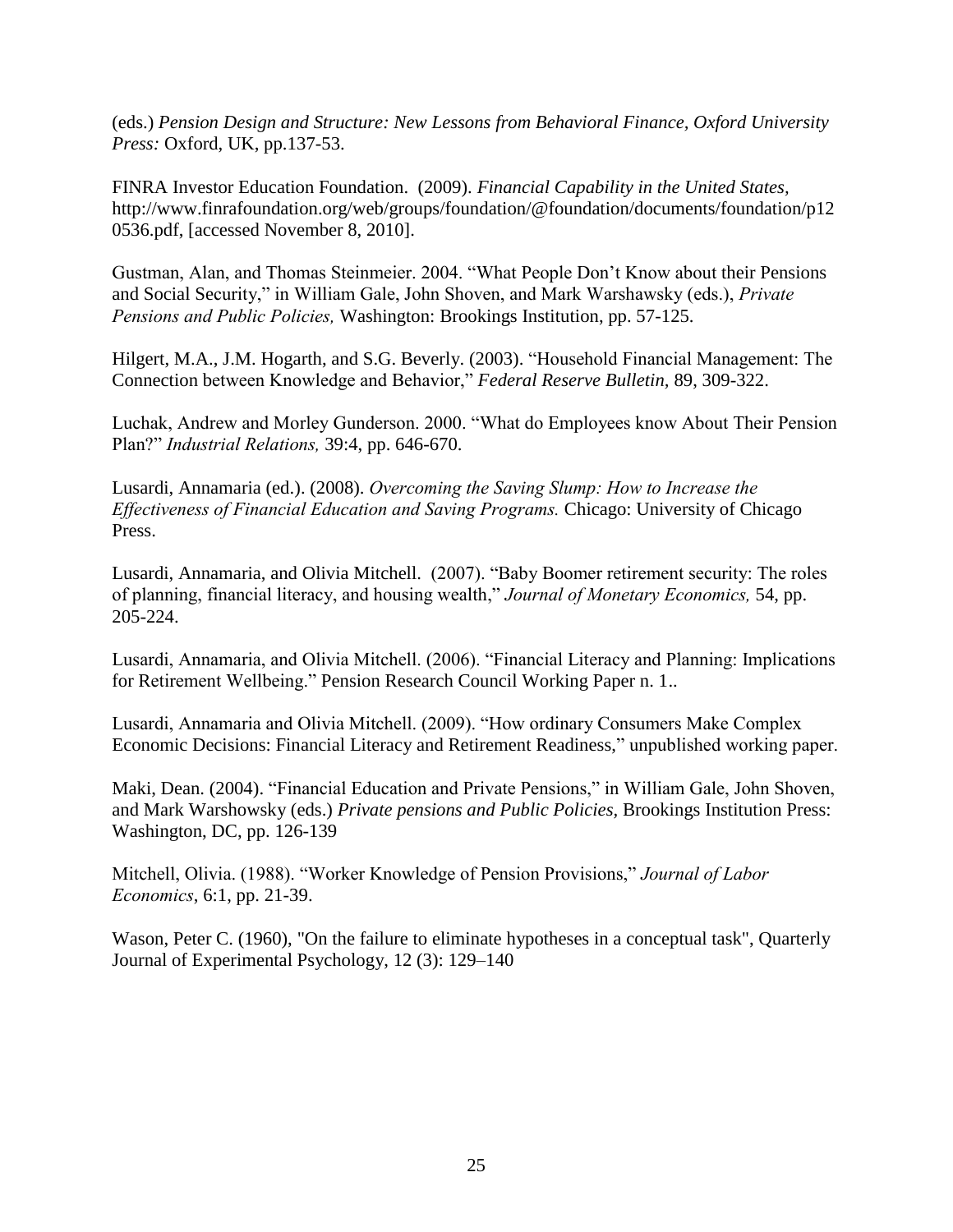| <b>Variable</b>                                                             | <b>Mean/Percentage</b> |
|-----------------------------------------------------------------------------|------------------------|
| Age                                                                         | 56.5                   |
| Male                                                                        | 48.7%                  |
| Married                                                                     | 78.3%                  |
| <b>Years of Service</b>                                                     | 17.7                   |
| College Degree                                                              | 54.5%                  |
| Plan to Work After Retire                                                   | 37.7%                  |
| Annual Earnings of \$50,000 to \$100,000                                    | 46.5%                  |
| Annual Earnings of \$100,000 and over                                       | 29.8%                  |
| Account Balance in $401(k)/403(b)$ plans between 1 & 5 years of<br>earnings | 56.1%                  |
| Account Balance in $401(k)/403(b)$ plans over 5 years of earnings           | 18.7%                  |
| Home equity \$50,000 and \$200,000                                          | 50.7%                  |
| Home equity over \$200,000                                                  | 25.8%                  |
| Financial Assets \$25,000 to \$100,000                                      | 25.9%                  |
| Financial Assets over \$100,000                                             | 41.9%                  |
| Fair or Poor Health                                                         | 9.1%                   |
| Very Good or Excellent Health                                               | 47.5%                  |
| Probability of living to 75: 0-24 percent                                   | 4.3%                   |
| Probability of living to 75:75 to 100 percent                               | 61.3%                  |
| Probability of living to 85: 0 to 24 percent                                | 21.6%                  |
| Probability of living to 85:75 to 100 percent                               | 26.7%                  |
| Num Obs. Valid Ret. Age                                                     | 1131                   |
| Mean Ret. Age                                                               | 63.2                   |

## **Table 1: Mean Values of Respondent Characteristics**

Sample size is 1,501 observations.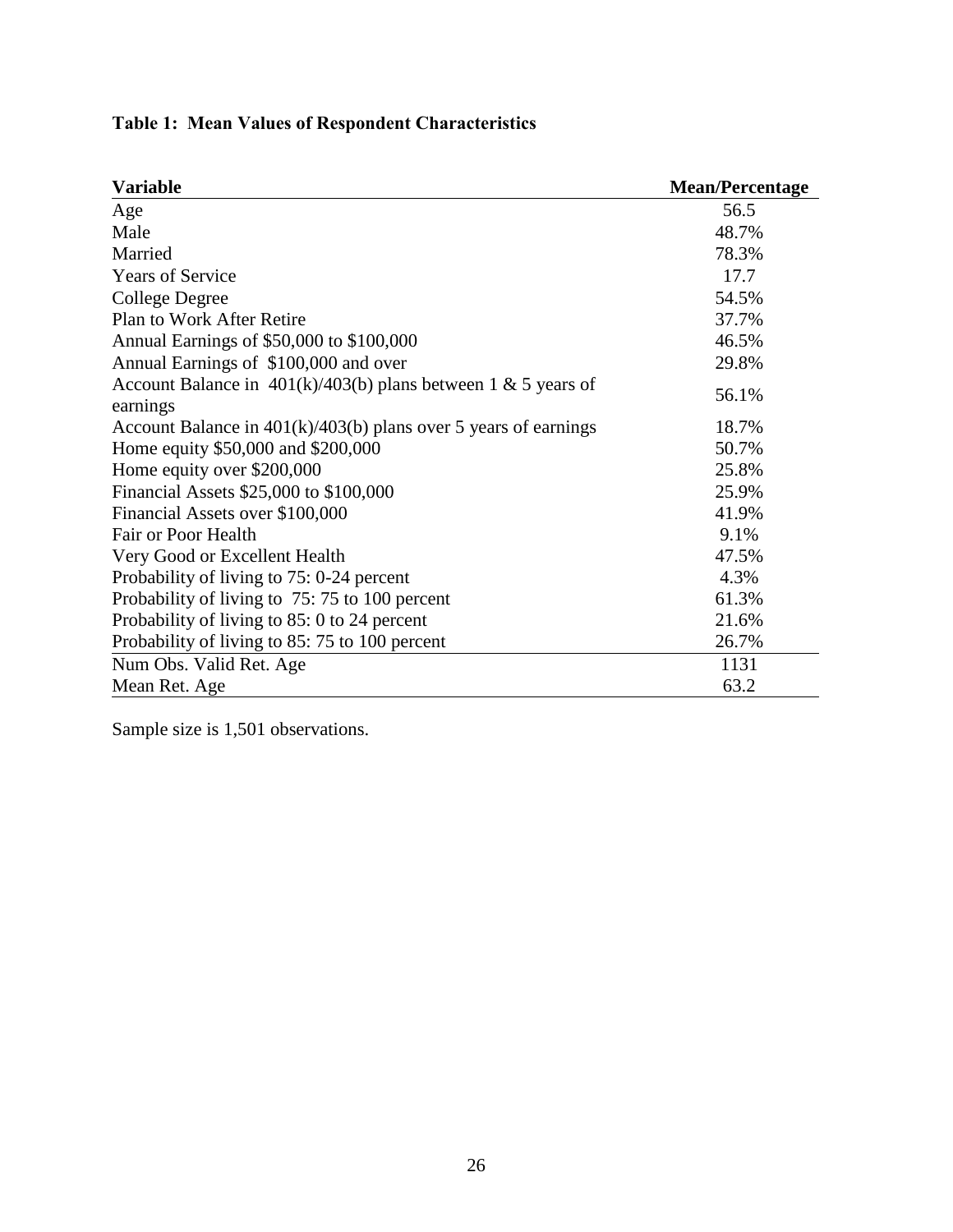| <b>Response</b>                                                | Percentage |
|----------------------------------------------------------------|------------|
| <b>Plans to Take Lump Sum Distribution of Pension Benefits</b> |            |
| Yes                                                            | 17.1%      |
| N <sub>0</sub>                                                 | 10.7%      |
| Don't Know or Blank                                            | 72.2%      |
| Plans to Annuitize 401(k)/403(b) Account                       |            |
| Yes                                                            | 21.8%      |
| N <sub>0</sub>                                                 | 19.5%      |
| Don't Know or Blank                                            | 58.7%      |
| <b>Expected Annual Pension as Percent of Final Salary</b>      |            |
| 10-25%                                                         | 24.7%      |
| 26-50%                                                         | 13.0%      |
| 51-75%                                                         | 4.5%       |
| 76-100%                                                        | 1.5%       |
| Not Covered, Don't Know or Blank                               | 56.4%      |
| <b>Expected Income Replacement Rate in Retirement</b>          |            |
| Less than 50%                                                  | 23.9%      |
| 50-60%                                                         | 24.5%      |
| 61-70%                                                         | 16.5%      |
| 71-80%                                                         | 17.4%      |
| 81-90%                                                         | 7.0%       |
| Over 90%                                                       | 7.2%       |
| Don't Know or Blank                                            | 3.5%       |
| <b>Expect to Maintain Living Standard in Retirement</b>        |            |
| Yes                                                            | 33.1%      |
| N <sub>0</sub>                                                 | 30.8%      |
| Don't Know or Blank                                            | 36.1%      |
| <b>Expect to Work for Pay after Retirement</b>                 |            |
| Plan to work full-time                                         | 5.2%       |
| Plan to work part-time                                         | 32.5%      |
| Do not plan to work                                            | 24.9%      |
| <b>Uncertain or Blank</b>                                      | 37.4%      |
| <b>Number of Observations</b>                                  | 1,501      |

## **Table 2: Retirement Expectations and Plans of Respondents**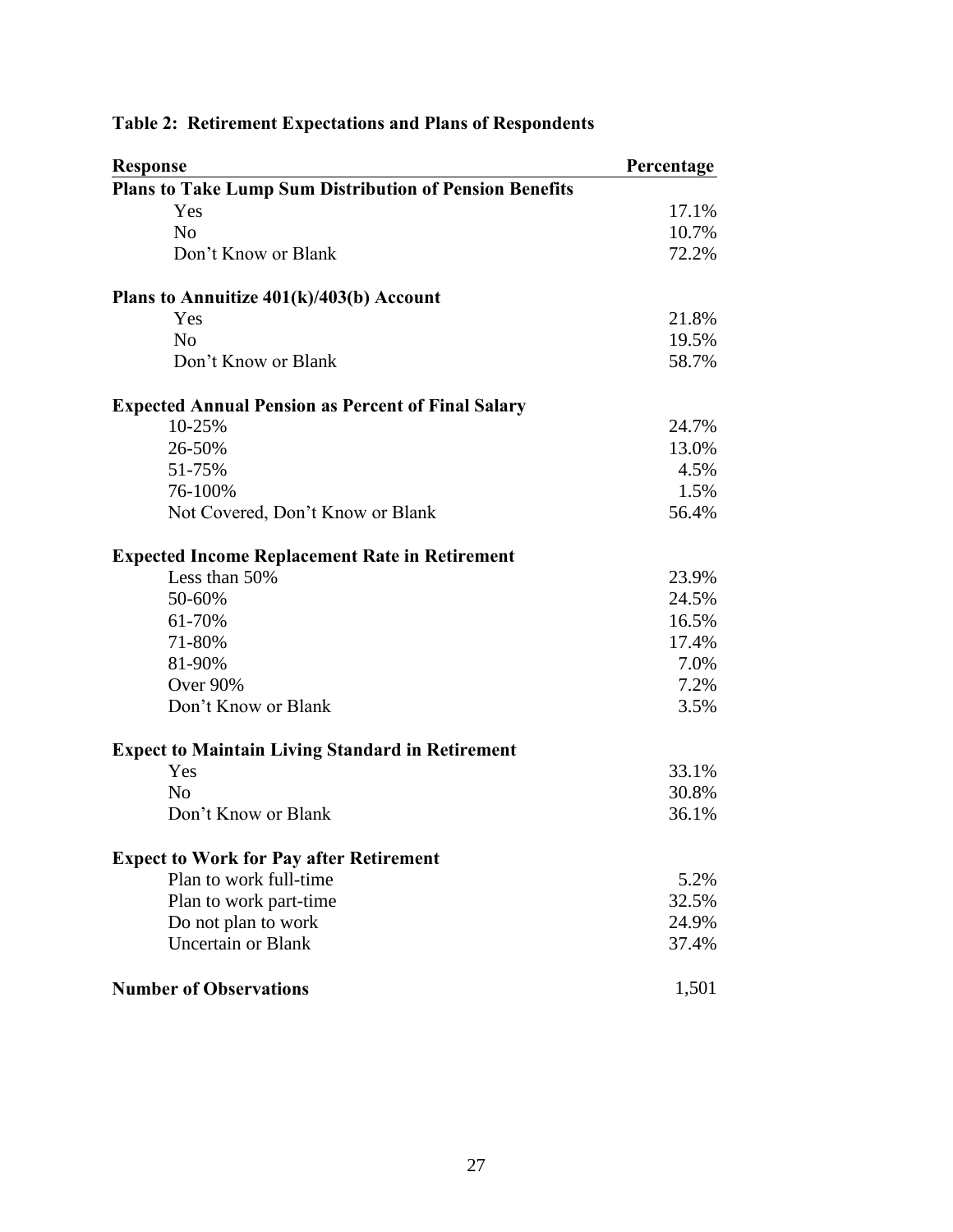| Question                                                                                      | <b>Percentage Answering as Indicated</b> |
|-----------------------------------------------------------------------------------------------|------------------------------------------|
| <b>Response on earliest age for Social Security</b>                                           |                                          |
| Age lower than 62                                                                             | 7.9                                      |
| Age higher than 62                                                                            | 20.0                                     |
| Don't know (BB&T and WakeMed only)                                                            | 1.9                                      |
| No response                                                                                   | 1.3                                      |
| Correct Early Retirement Age (Age 62)                                                         | 68.9                                     |
| Response on normal retirement age for Social Security                                         |                                          |
| Age lower than actual                                                                         | 33.8                                     |
| Age higher than actual                                                                        | 25.8                                     |
| Don't know (BB&T and WakeMed only)                                                            | 1.9                                      |
| No response                                                                                   | 1.3                                      |
| Correct Normal Retirement Age Given (Age 66)                                                  | 36.6                                     |
| Response on age of eligibility for Medicare                                                   |                                          |
| Age lower than 65                                                                             | 16.3                                     |
| Age higher than 65                                                                            | 16.3                                     |
| Don't know (BB&T and WakeMed only)                                                            | 3.9                                      |
| No response                                                                                   | 4.9                                      |
| Correct Age of Medicare Eligibility (Age 65)                                                  | 58.6                                     |
| Response to earliest age one can receive a pension                                            |                                          |
| Earliest age for pension eligibility is too low                                               | 8.8                                      |
| Earliest age for pension eligibility is too high                                              | 36.8                                     |
| Don't know (BB&T and WakeMed only)                                                            | 5.0                                      |
| No response                                                                                   | 13.5                                     |
| Correct age is given (answer varies)                                                          | 35.8                                     |
| Percentage with correct responses to other questions                                          |                                          |
| How much are benefits reduced if started at earliest age?                                     | 16.2                                     |
| Is reduction for starting benefits early permanent?                                           | 57.9                                     |
| Are benefits increased after retirement?                                                      | 27.6                                     |
| Is single stock safer than diversified portfolio?                                             | 90.9                                     |
| Impact of inflation on purchasing power                                                       | 85.3                                     |
| Can retiree take lump sum distribution from pension?                                          | 46.2                                     |
| Can retiree stay on company health plan?                                                      | 51.8                                     |
| Does company offer phased retirement?                                                         | 13.8                                     |
| Are pension benefits increased after retirement?                                              | 53.0                                     |
| Are you covered by the company pension? (Note: "don't<br>know" was not an allowable response) | 90.9                                     |

## **Table 3: Mean Responses Knowledge Questions**

Notes: Detailed descriptions of each of these questions are presented in Appendix Table A2.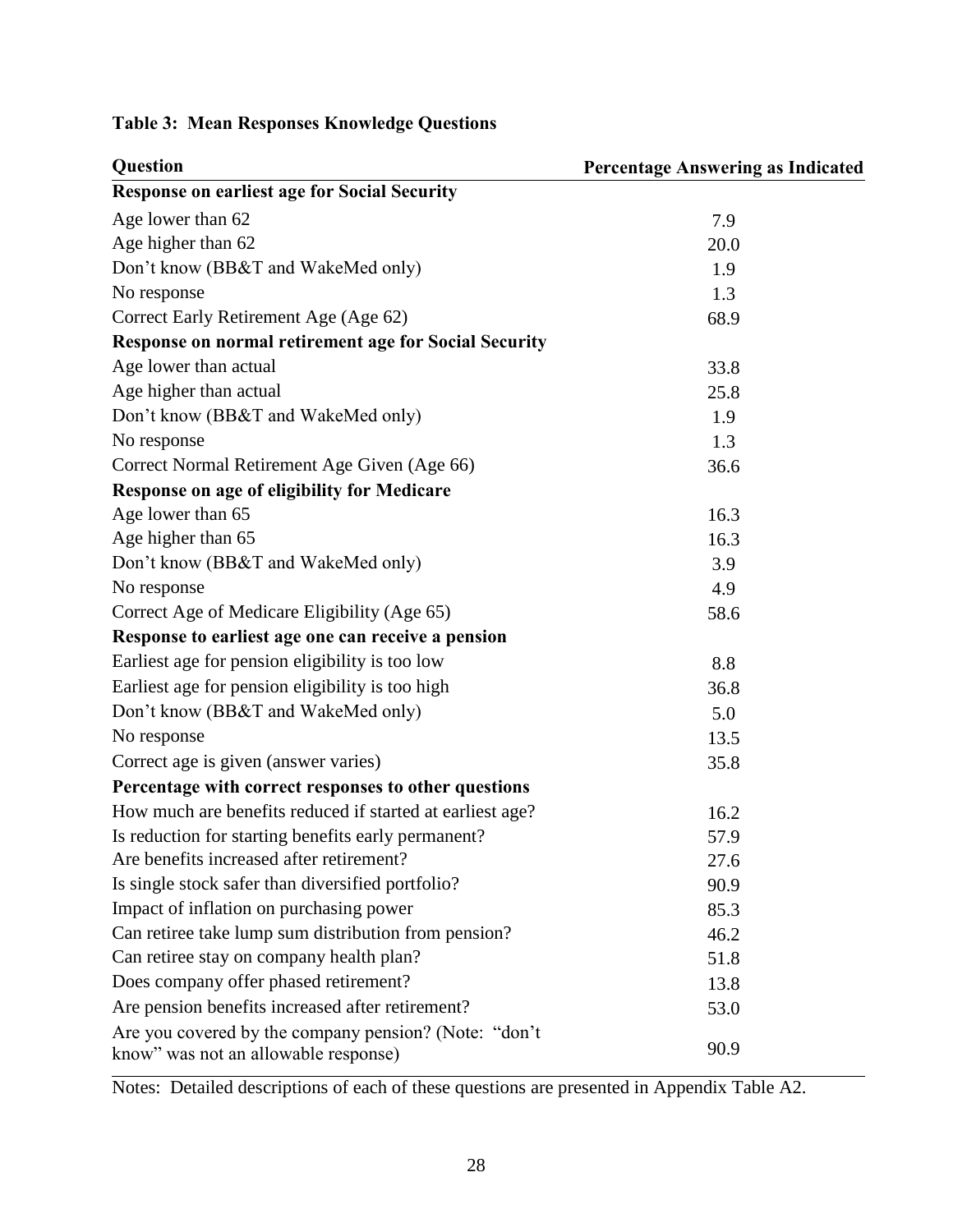| Characteristic                     | <b>Categories</b>                           | Knowledge<br><b>Score</b> |
|------------------------------------|---------------------------------------------|---------------------------|
| <b>Full Sample</b>                 |                                             | 7.33                      |
|                                    | 49-58                                       | 7.13                      |
| Age                                | 59-65                                       | 7.74                      |
|                                    | <b>Male</b>                                 | 7.92                      |
| Gender                             | Female                                      | 6.78                      |
|                                    | <b>Single</b>                               | 6.82                      |
| <b>Marital Status</b>              | <b>Married</b>                              | 7.48                      |
|                                    | <b>Some College, High School, or Less</b>   | 6.90                      |
| <b>Education</b>                   | <b>College or Post-Graduate Degree</b>      | 7.70                      |
|                                    | \$50,000 or Less or Blank                   | 6.45                      |
| Earnings (Q8)                      | <b>More than \$50,000</b>                   | 7.61                      |
| <b>Years of Service</b>            | Less than 20 or blank                       | 6.90                      |
|                                    | 20 or More                                  | 7.88                      |
|                                    | Less than 1 year of salary, missing or none | 6.04                      |
| $401(k)/403(b)$ Wealth             | More than 1 year of salary                  | 7.77                      |
|                                    | \$49,000 or Less, no house or blank         | 6.36                      |
| <b>Housing Wealth</b>              | More than \$50,000                          | 7.64                      |
| <b>Other Assets (Stocks,</b>       | Less than \$25,000, Missing or None         | 6.49                      |
| Bonds, etc)                        | <b>More than \$25,000</b>                   | 7.73                      |
| <b>Self-Assessed</b>               | 1-4 or Blank                                | 6.69                      |
| Knowledge<br>(lowest 1; highest 7) | $5 - 7$                                     | 8.30                      |
| <b>Years from Planned</b>          | <b>Less Than 5</b>                          | 8.32                      |
| <b>Retirement</b>                  | <b>Five or More or Blank</b>                | 6.88                      |
| <b>Number of Observations</b>      |                                             | 1501                      |

## **Table 4: Average Knowledge Scores by Categories**

Notes: Coefficients are mean scores out of an index 0-14. Note that for all pairs the differences are statistically significant at the 1% level.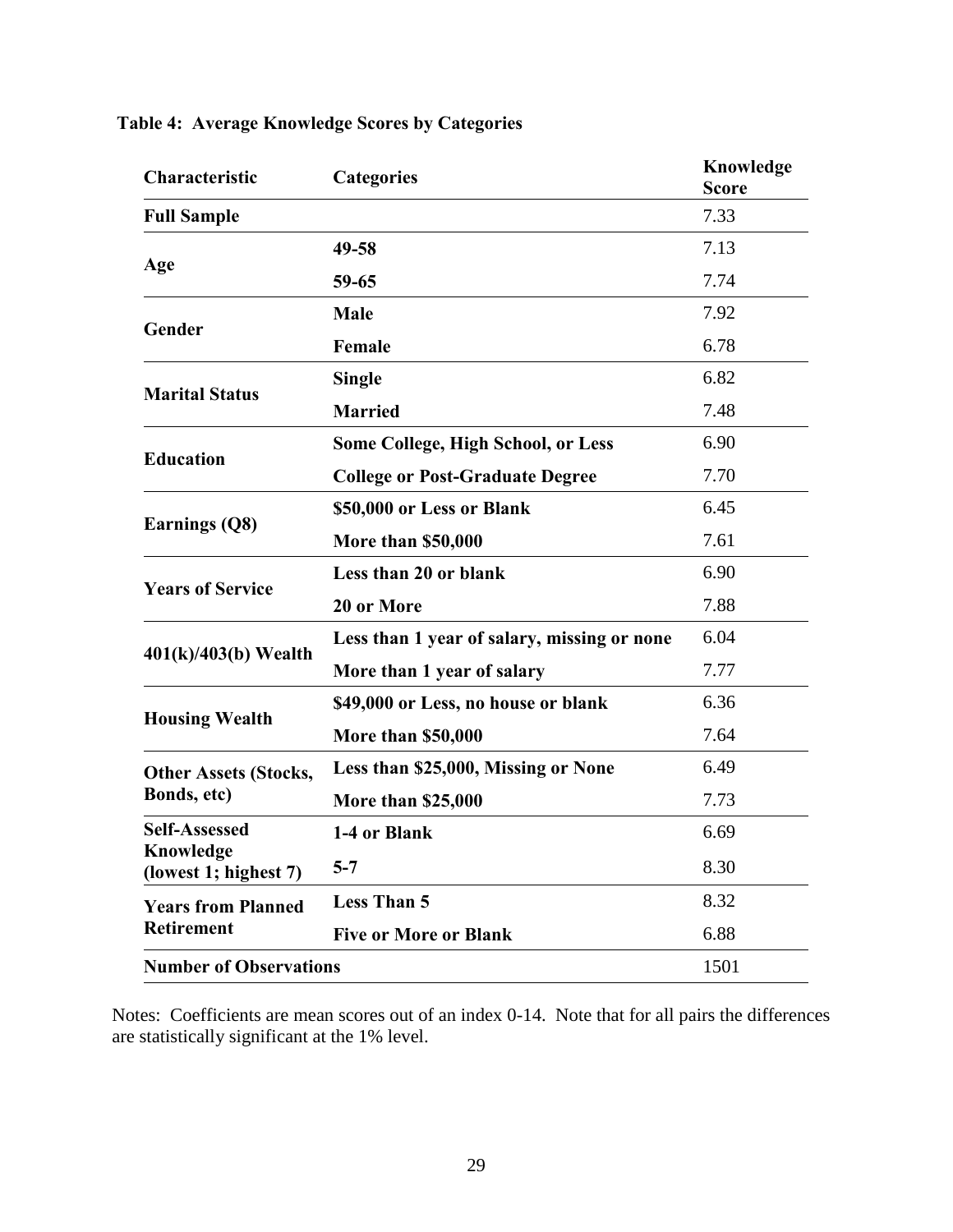| Variable                                                          | Coefficient   |
|-------------------------------------------------------------------|---------------|
| Age (Years)                                                       | 0.087         |
|                                                                   | $[0.018]$ *** |
| Male                                                              | 0.143         |
|                                                                   | [0.139]       |
| <b>Married</b>                                                    | 0.074         |
|                                                                   | [0.143]       |
| <b>Years of Service</b>                                           | 0.030         |
|                                                                   | $[0.006]$ *** |
| <b>College Degree</b>                                             | 0.422         |
|                                                                   | $[0.126]$ *** |
| <b>Plan to Work After Retire</b>                                  | $-0.211$      |
|                                                                   | [0.141]       |
| Do Not Know if Plan to Work After Retire                          | $-0.427$      |
|                                                                   | $[0.142]$ *** |
| Annual earnings between \$50,000 to \$100,000                     | 0.221         |
|                                                                   | [0.159]       |
| <b>Annual Earnings over \$100,000</b>                             | 0.657         |
|                                                                   | $[0.204]$ *** |
| $401(k)/403(b)$ account balance equal to 1 to 5years of salary    | 0.691         |
|                                                                   | $[0.151]$ *** |
| $401(k)/403(b)$ account balance greater than 5 years of salary    | 0.588         |
|                                                                   | $[0.201]$ *** |
| Home equity between \$50,000 to \$200,000                         | 0.115         |
|                                                                   | [0.165]       |
| Home equity greater than \$200,000                                | 0.215         |
|                                                                   | [0.195]       |
| Financial assets between \$25,000 and \$100,000                   | 0.110         |
|                                                                   | [0.149]       |
| Financial assets greater than \$100,000                           | 0.165         |
|                                                                   | [0.155]       |
| Self-Assessed Knowledge Score (lowest 1; highest 7; 0 if missing) | 0.430         |
|                                                                   | $[0.048]$ *** |
| <b>Indicator for Self-Assessed Knowledge left blank</b>           | 1.034         |
|                                                                   | $[0.548]$ *   |
| <b>Years from Planned Retirement (0 if missing)</b>               | $-0.083$      |
|                                                                   | $[0.019]***$  |
| <b>Indicator for Missing Planned Retirement Age</b>               | $-1.174$      |
|                                                                   | $[0.193]$ *** |
| <b>Number of Observations</b>                                     | 1501          |

**Table 5: Knowledge Score Regression**

Notes: Coefficients are from an ordinary least squares regression. The following covariates are also included: a constant, company fixed effects, indicators for blank response to plans to work after retirement, annual earnings, DC account balance, home equity, and financial assets. Standard errors are in brackets. \* significant at 10%; \*\* significant at 5%; \*\*\* significant at 1%.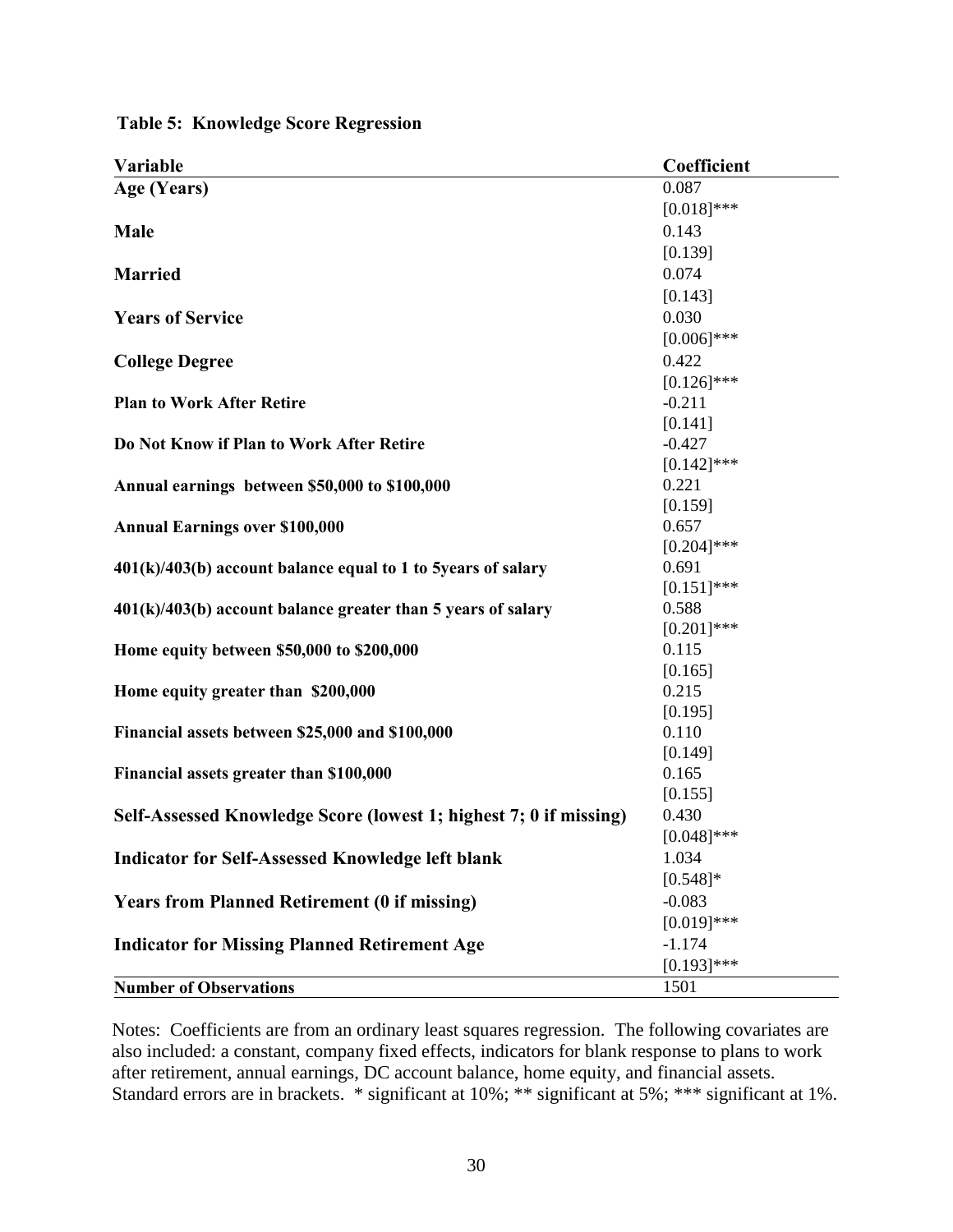| Variable                                                     | <b>Mean Retirement Age</b> |  |  |
|--------------------------------------------------------------|----------------------------|--|--|
| <b>Full Sample</b>                                           | 63.18                      |  |  |
| <b>Response on earliest age for Social Security</b>          |                            |  |  |
| Age lower than 62                                            | 62.57                      |  |  |
| Correct Response (Age 62)                                    | 63.01                      |  |  |
| Age higher than 62                                           | 63.98                      |  |  |
| Answered Don't Know                                          | 65.58                      |  |  |
| No response                                                  | 61.00                      |  |  |
| <b>Response on normal retirement age for Social Security</b> |                            |  |  |
| Age lower than 66                                            | 62.18                      |  |  |
| Correct Response (Age 66)                                    | 63.67                      |  |  |
| Age high than 66                                             | 63.76                      |  |  |
| Answered Don't Know                                          | 63.41                      |  |  |
| No response                                                  | 60.27                      |  |  |
| Response on age of eligibility for Medicare                  |                            |  |  |
| Age lower than 65                                            | 62.79                      |  |  |
| Correct Response (Age 65)                                    | 63.15                      |  |  |
| Age higher than 65                                           | 64.00                      |  |  |
| Answered Don't Know                                          | 64.53                      |  |  |
| No response                                                  | 60.47                      |  |  |
| Response to earliest age one can receive pension             |                            |  |  |
| Earliest age for pension eligibility is too low              | 63.32                      |  |  |
| Correct age for pension (company specific)                   | 61.36                      |  |  |
| Earliest age for pension eligibility is too high             | 64.33                      |  |  |
| Answered Don't Know                                          | 65.34                      |  |  |
| No response                                                  | 64.33                      |  |  |
| Number of Observations                                       | 1,130                      |  |  |

## **Table 6: Mean Planned Age of Retirement by Knowledge of Ages of Eligibility**

Notes: Detailed descriptions of each of these questions are presented in Appendix Table A2.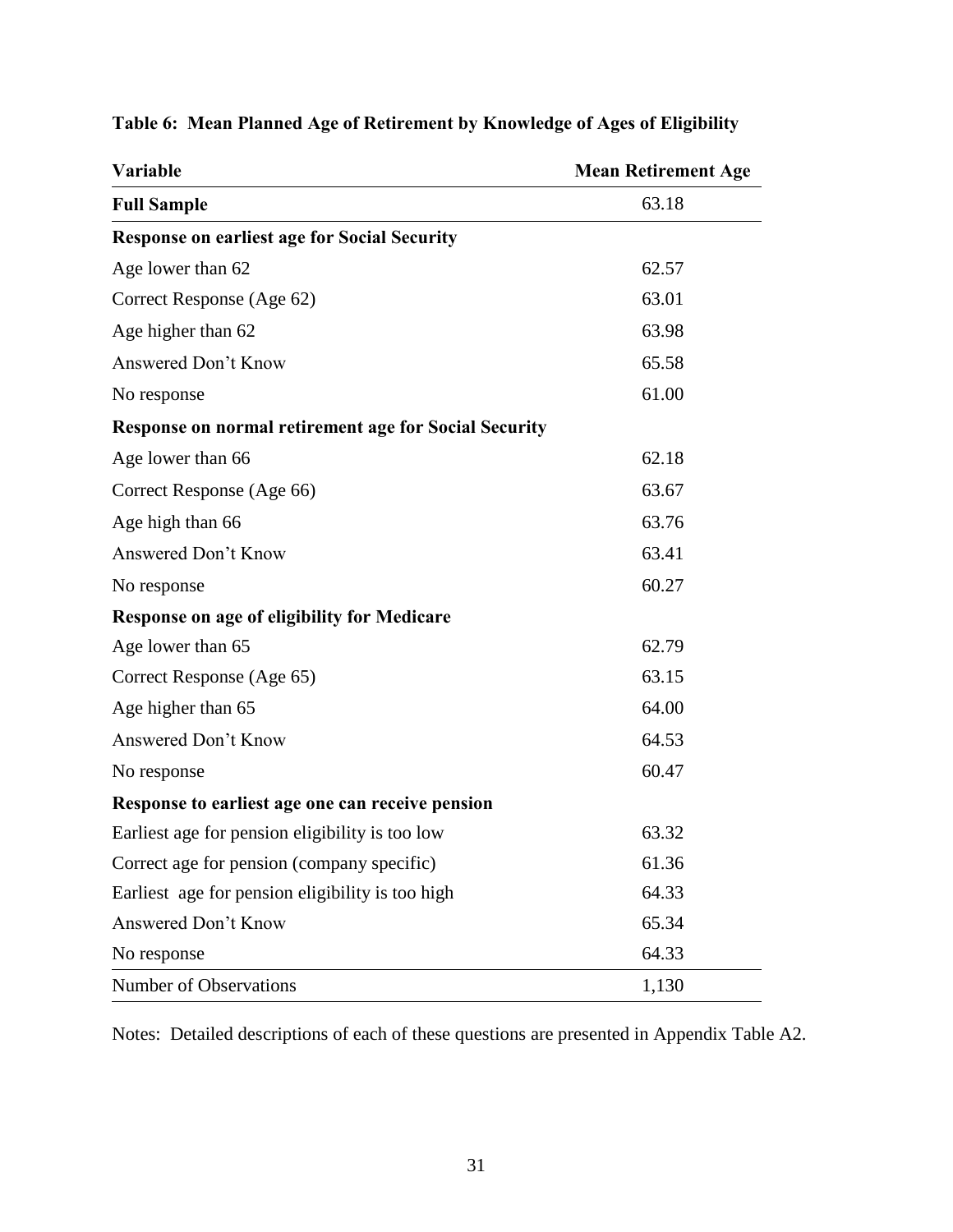| <b>Demographic Variables</b>      |               | <b>Knowledge Variables</b>                                 |               |
|-----------------------------------|---------------|------------------------------------------------------------|---------------|
| Male                              | 0.528         | Early SS age less than 62^                                 | 0.107         |
|                                   | $[0.232]$ **  |                                                            | [0.340]       |
| Married                           | $-0.367$      | Early SS age higher than $62^{\circ}$                      | 0.651         |
|                                   | [0.233]       |                                                            | $[0.236]$ *** |
| <b>Years Service</b>              | $-0.051$      | Normal SS age less than 66^                                | $-0.386$      |
|                                   | $[0.010]$ *** |                                                            | $[0.229]$ *   |
| College Degree                    | 0.381         | Normal SS age higher than 66 <sup><math>\land</math></sup> | 0.759         |
|                                   | $[0.206]*$    |                                                            | $[0.226]$ *** |
| Plan to Work after retirement     | $-0.594$      | Age for Medicare less than 65^                             | 0.207         |
|                                   | $[0.219]$ *** |                                                            | [0.253]       |
| Annual earnings between \$50,000  | 0.253         | Age for Medicare higher than 65^                           | 0.263         |
| and \$100,000                     | [0.252]       |                                                            | [0.239]       |
| Annual earnings over \$100,000    | 0.134         | Percent reduction in SS for early                          | $-0.381$      |
|                                   | [0.327]       | acceptance                                                 | [0.236]       |
| $401(k)/403(b)$ account balance   | $-0.503$      |                                                            | $-0.221$      |
| equal to 1 to 5 years of earnings | $[0.247]$ **  | Is reduction in SS benefits permanent?                     | [0.213]       |
| $401(k)/403(b)$ account balance   | $-1.261$      | Are SS benefits increased after they                       | $-0.178$      |
| greater than 5 years of earnings  | $[0.322]$ *** | have begun?                                                | [0.196]       |
| Home equity between \$50,000 and  | $-0.010$      | Single stock vs. diverse portfolio                         | 0.128         |
| \$200,000                         | [0.268]       |                                                            | [0.319]       |
| Home equity over \$200,000        | $-0.460$      | Inflation and purchasing power                             | 0.501         |
|                                   | [0.316]       |                                                            | $[0.278]*$    |
| Financial assets between \$25,000 | $-0.638$      | Can you take lump sum distribution                         | $-0.221$      |
| and \$100,000                     | $[0.237]$ *** | from pension?                                              | [0.220]       |
| Financial assets over \$100,000   | $-1.383$      | Can you stay on the company health                         | $-0.862$      |
|                                   | $[0.238]$ *** | plan after retirement                                      | $[0.191]$ *** |
| Fair or poor health               | $-0.042$      | Company offer phased retirement?                           | 0.101         |
|                                   | [0.328]       |                                                            | [0.248]       |
| Very good or excellent health     | $-0.072$      | Pension benefits increased after                           | 0.119         |
|                                   | [0.195]       | retirement?                                                | [0.192]       |
| Prob of living to $85:0-24\%$     | $-0.369$      | Covered by the company pension?                            | 0.345         |
|                                   | [0.232]       |                                                            | [0.423]       |
| Prob of living to 85: 75-100%     | 0.561         | Earliest age of eligibility for pension                    | $-0.387$      |
|                                   | $[0.216]$ *** | too low ^                                                  | [0.337]       |
|                                   |               | Earliest age of eligibility for pension                    | 1.204         |
|                                   |               | too high^                                                  | $[0.205]$ *** |

### **Table 7: Planned Retirement Age Regression**

Note:  $N = 1,130$ . All coefficients are from one regression, with standard errors in brackets.  $*$  significant at 10%; \*\* significant at 5%; \*\*\* significant at 1%. The specification also includes a constant, age fixed effects, and company fixed effects. For "work after retirement" the omitted category is "no" and controls are included for blank and "don't know" responses. For the wealth and earnings variables the omitted category is "low" and an indicator for missing values is included. For the health and subjective survival probability variables the omitted category is "medium" and an indicator for blank is included. For knowledge variables classified as "high" or "low" (indicated with an "^") the omitted category is "correct" and controls for blank and the response of "don't know" are included. For all other knowledge variables the coefficient is on an indicator for whether the answer was correct.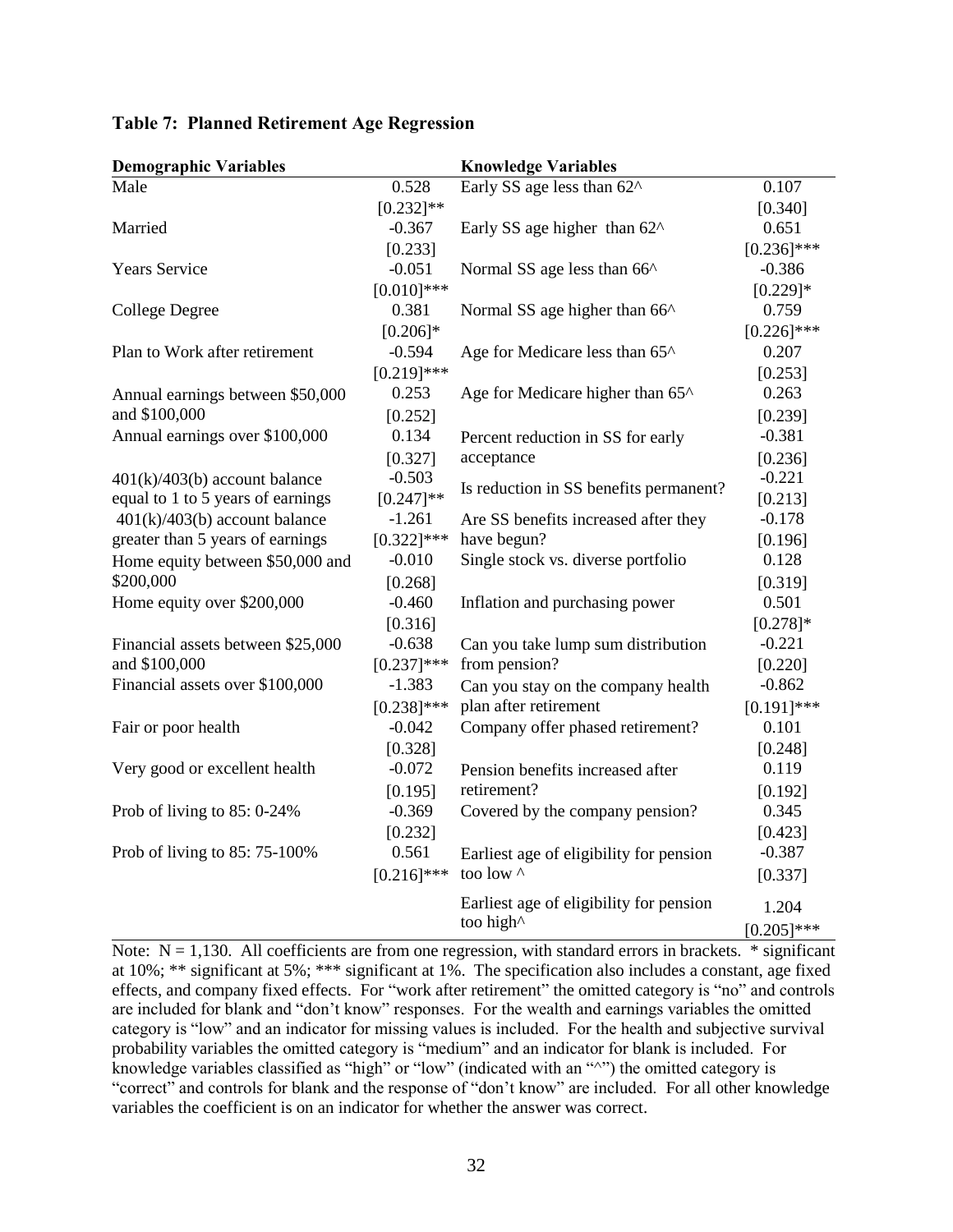### **Data Appendix**

### **A. Construction of the REXS Data**

Appendix Table A1 shows how the sample was created for each employer. The original sample includes a total of 1,724 observations with valid birth year within the range 1943-1959 (baby boomer generation). We restricted the regression sample to individuals that had valid entries for gender, marital status, tenure with the company, and education level, creating a working sample of 1,701 observations. We then restrict to respondents that have a valid response (including "don't know") to at least 9 out of 14 knowledge questions (at most 5 blanks allowed). The final sample is 1,501 observations. For item non-response we include a dummy variable for "blank" in all regression specifications. We do not impute zeros for any values.

### <Appendix Table A1>

Appendix Table A2 explains the knowledge questions in further detail and includes the percentage answering correctly by company. Note that the final company-specific question states both the age and vesting requirements for each company. For the correct responses to this question, we calculated the vesting age for each individual (age at start plus vesting period) and set the correct answer to be the minimum of the vesting age and age 55. In Appendix Table A2, the average knowledge score for WakeMed is lower than for BB&T and Williams. In the regression results presented in Table 5, the coefficient on a dummy variable for WakeMed is 0.568 (standard error is 0.157), (estimates not shown; the omitted category is BB&T and coefficient on Williams is small and insignificant). This difference in average knowledge scores is smaller than the raw differences presented in Appendix Table A2, but indicates that, even after controlling for age, income, and other demographic characteristics, workers at WakeMed answered about one-half a question fewer correctly relative to the workers at BB&T and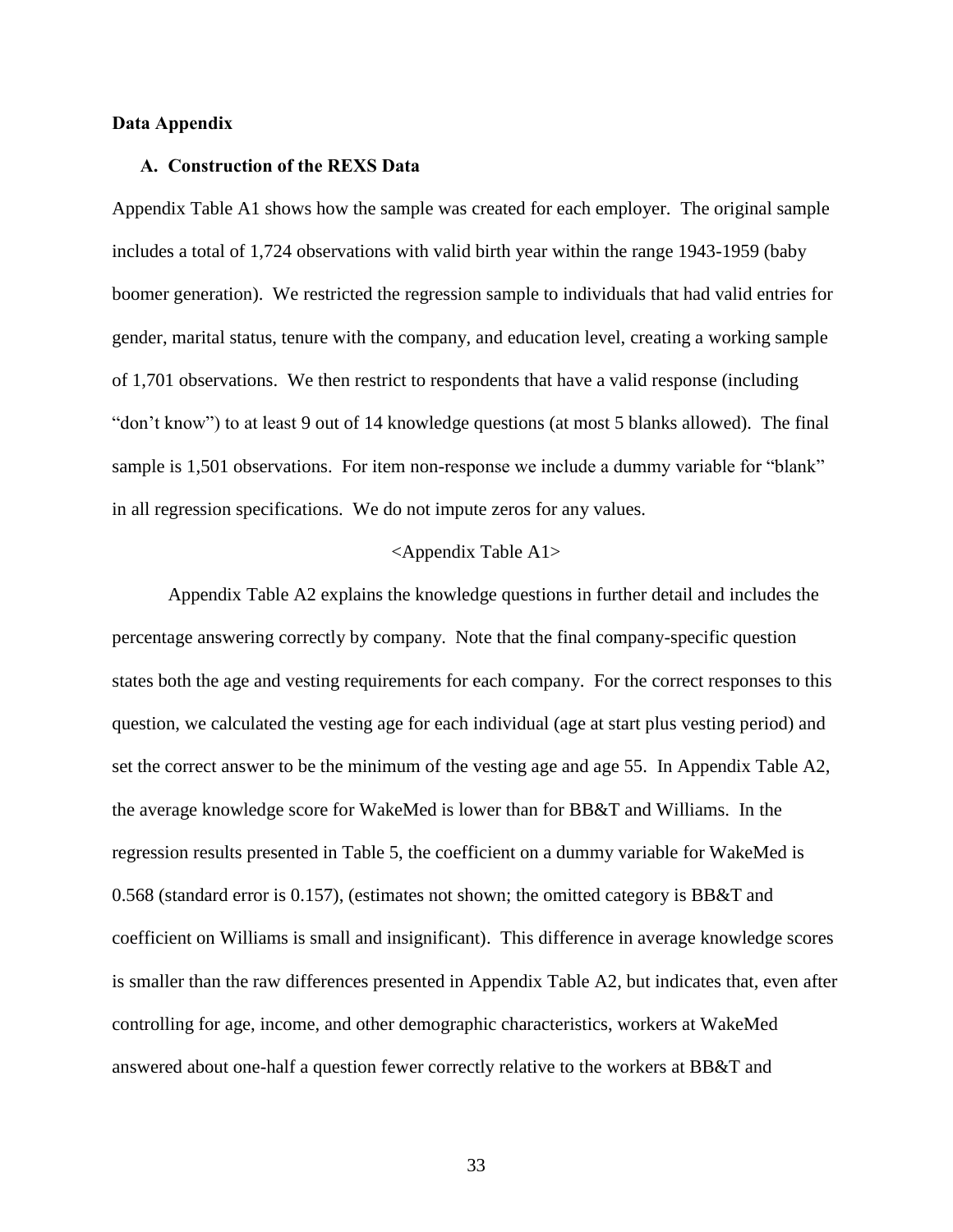Williams. Because each employer is different along many dimensions, including the time the survey was sent, the response rate, the industry, the work environment, the demographic structure of the workforce, etc., we do not attempt to explain the differences by employer further in this study.

<Appendix Table A2>

### **B. Benchmarking the REXS data against the HRS**

The HRS sample used by Lusardi and Mitchell (2006) is composed of individuals that participated in the 2004 Planning Module. This module included a set of questions that were the same (or similar) to the financial knowledge questions that we included in our survey. In this comparison of knowledge between the employees in our three firms to the participants in the HRS, we do not apply sample weights to the HRS data because we will be restricting the sample to more closely match our own and the weights will not necessarily correspond to our sample selection choices. We directly compare our results to the data reported by Lusardi and Mitchell (2006) (which do not use sample weights); then we adjust the HRS sample to be comparable to our sample in terms of age, job status, and participation in a pension plan.

Appendix Table A3 shows the results of this comparison. The top panel of the table shows the basic characteristics of our sample and that of the HRS and the bottom panel shows the proportion of the sample providing correct answers to the questions on stock market risk and inflation. The first column shows data from our sample and the second column reports data from the full HRS sample. The HRS sample has a much larger age range (31 to 96) and includes many young spouses and retirees over age 65. The lack of comparability in the demographic characteristics is a key difference. The second column of HRS results reduces the HRS sample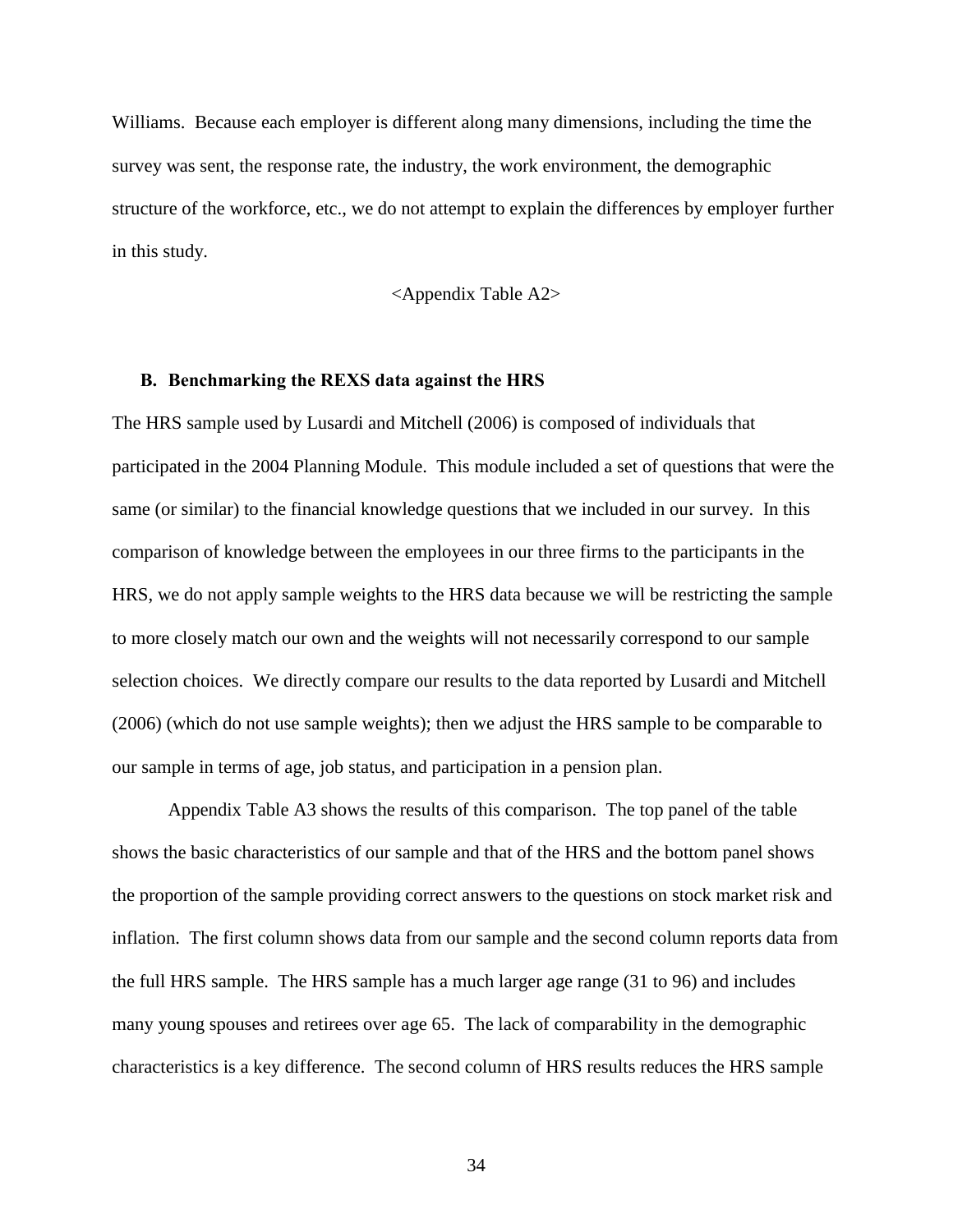so that it includes only persons of the same age as our sample. The third column further limits the HRS sample to include only persons ages 49 to 65 who are currently employed and are covered by a pension plan. This last HRS sample includes only respondents who have the same basic characteristics as our sample. Comparing the data in columns one and four, our sample (column one) is more highly educated and has more years of service at their current employer than the HRS sample shown in column four.

### <Appendix Table A3>

The bottom panel of Appendix Table A3 shows the responses to the two financial literacy

questions included in our data. The first question has identical wording between the two

surveys:

### *Stock Risk (Identical Question):*

Do you think that the following statement is true or *false*? "Buying a single company stock usually provides a safer return than a stock mutual fund."

The second question has slightly different wording, but a similar theme:

### *Inflation (Similar Question)*

(HRS) Imagine that the interest rate on your savings account was 1% per year and inflation was 2% per year. After 1 year, would you be able to buy more than, exactly the same as, or *less than* today with the money in this account?

(Our survey) Assume that your retirement income increases by 2 percent per year and that the annual rate of inflation is 4 percent per year. After one year, will you be able to: a) buy more goods and services?

*b) buy fewer goods and services?*

c) buy exactly the same amount of goods and services?

d) don't know

Compared to the full HRS sample, we find much higher scores on the stock risk question. A full

eighty percent of our sample answered correctly, which is statistically significantly higher than

the percent correct in the HRS samples. The difference in the proportion with correct answers

between the two surveys is substantially reduced by restricting the HRS sample to those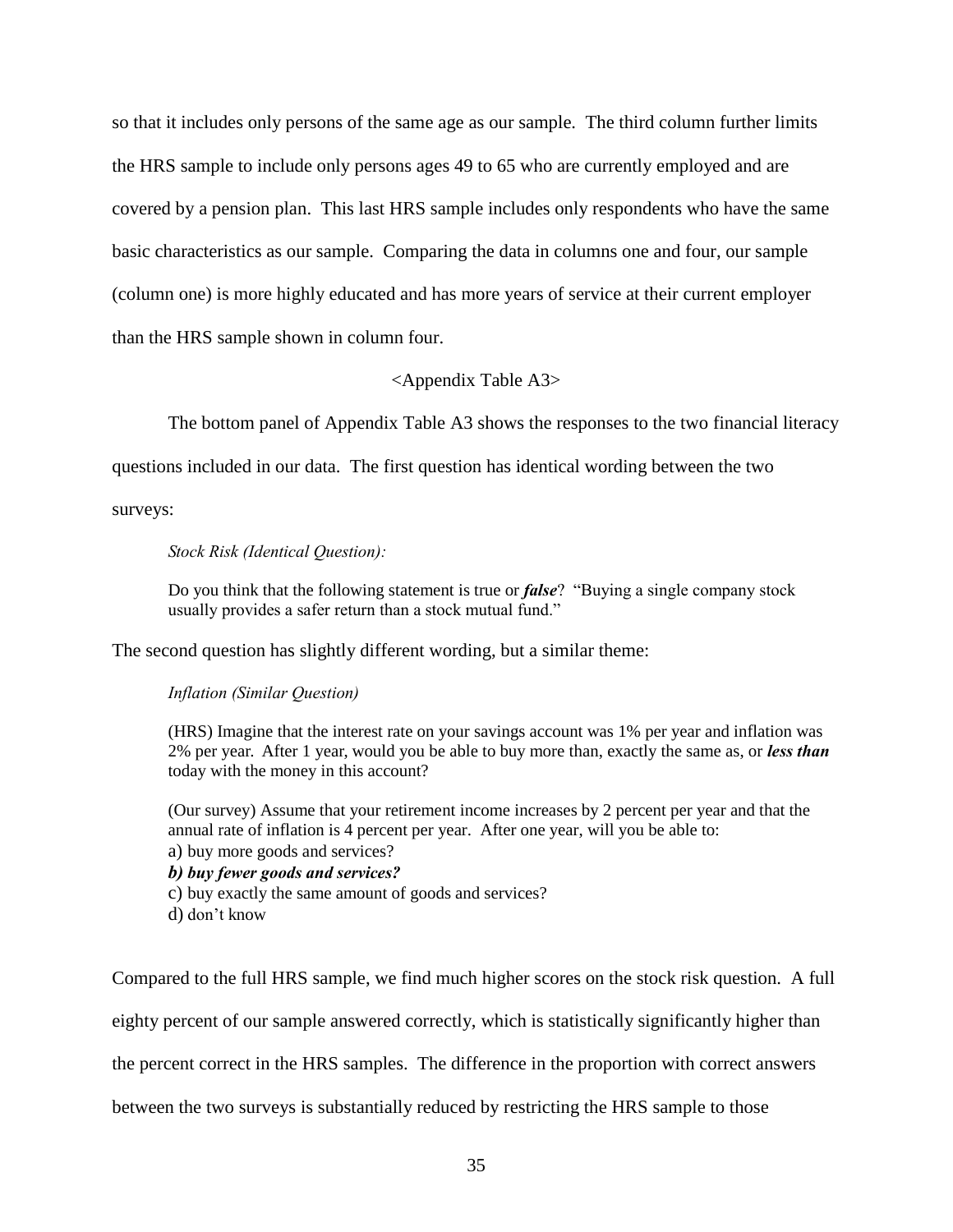respondents who are similar to the employees in our sample. However, even after restricting the HRS to individuals with pension plans, our sample still has a statistically significant higher level of financial knowledge as measured by these questions.

The ability to answer this question correctly appears to be correlated with the sample restrictions in the HRS, so that the higher educated and younger sample is scoring higher than the full sample. It may be the case that the employees in our survey have more experience with stocks, since they are, on average, wealthier and more highly educated. In contrast to higher scores on stock risk, our sample scored very similarly to the HRS sample on the inflation question. Thus, the evidence indicates that the survey data used in this analysis indicate a level of financial knowledge that is reasonably close to the level of knowledge exhibited by the nationally representative (once weighted) data used in Lusardi and Mitchell (2006).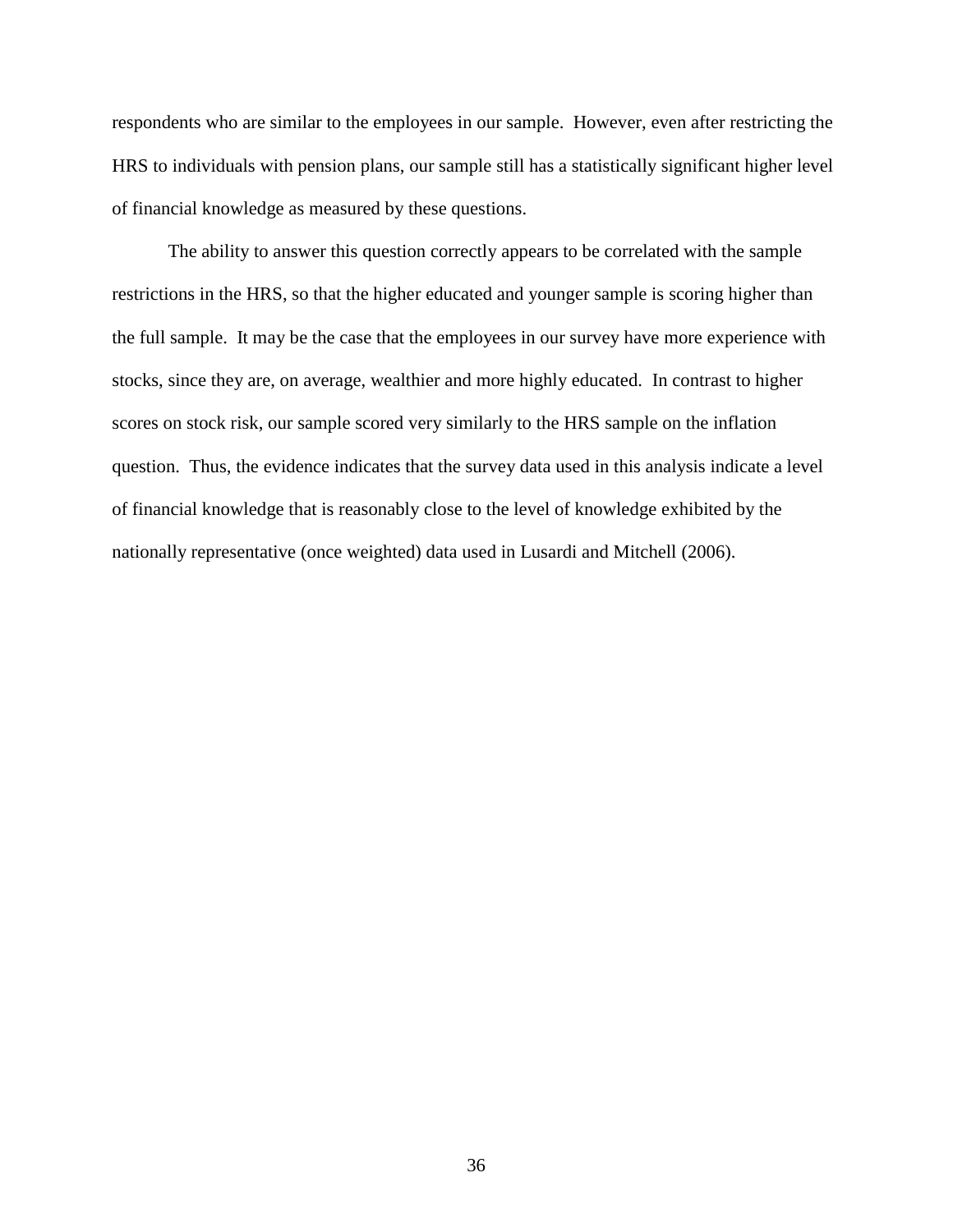|                                  | <b>BB&amp;T</b>                                                                                                                                        | WakeMed                                                                                                                                                           | <b>Williams</b>                      |
|----------------------------------|--------------------------------------------------------------------------------------------------------------------------------------------------------|-------------------------------------------------------------------------------------------------------------------------------------------------------------------|--------------------------------------|
| Criteria for Receiving<br>Survey | All employees about<br>age 55 with at least 10 sent the survey,<br>years of service (the<br>Anyone without email work. We then<br>access was excluded. | All employees were<br>including those without<br>criteria for retirement). regular email access at<br>restricted the sample to<br>individuals born 1943-<br>1959. | Active employees age<br>50 or older. |
| <b>Employees Sent Survey</b>     | 2,475                                                                                                                                                  | approximately $7,700$ , $1,592$<br>2,088 age 49-65                                                                                                                |                                      |
| Completed a Portion of<br>Survey | 605                                                                                                                                                    | 487 Total (6%)<br>(Response Rate: 24%) 237 Age 49-65 (11%) (Response Rate: 60%)                                                                                   | 952                                  |
| Born 1943-1959                   | 572                                                                                                                                                    | 237                                                                                                                                                               | 915                                  |
| Full Demographic<br>Information  | 564                                                                                                                                                    | 233                                                                                                                                                               | 904                                  |
| <b>Valid Knowledge Score 502</b> |                                                                                                                                                        | 203                                                                                                                                                               | 796                                  |
| Valid Expected<br>Retirement Age | 483                                                                                                                                                    | 179                                                                                                                                                               | 468                                  |

**Appendix Table 1A: Response Rate and Sample Creation**

**Total sample used in the tables is N = 1,501.**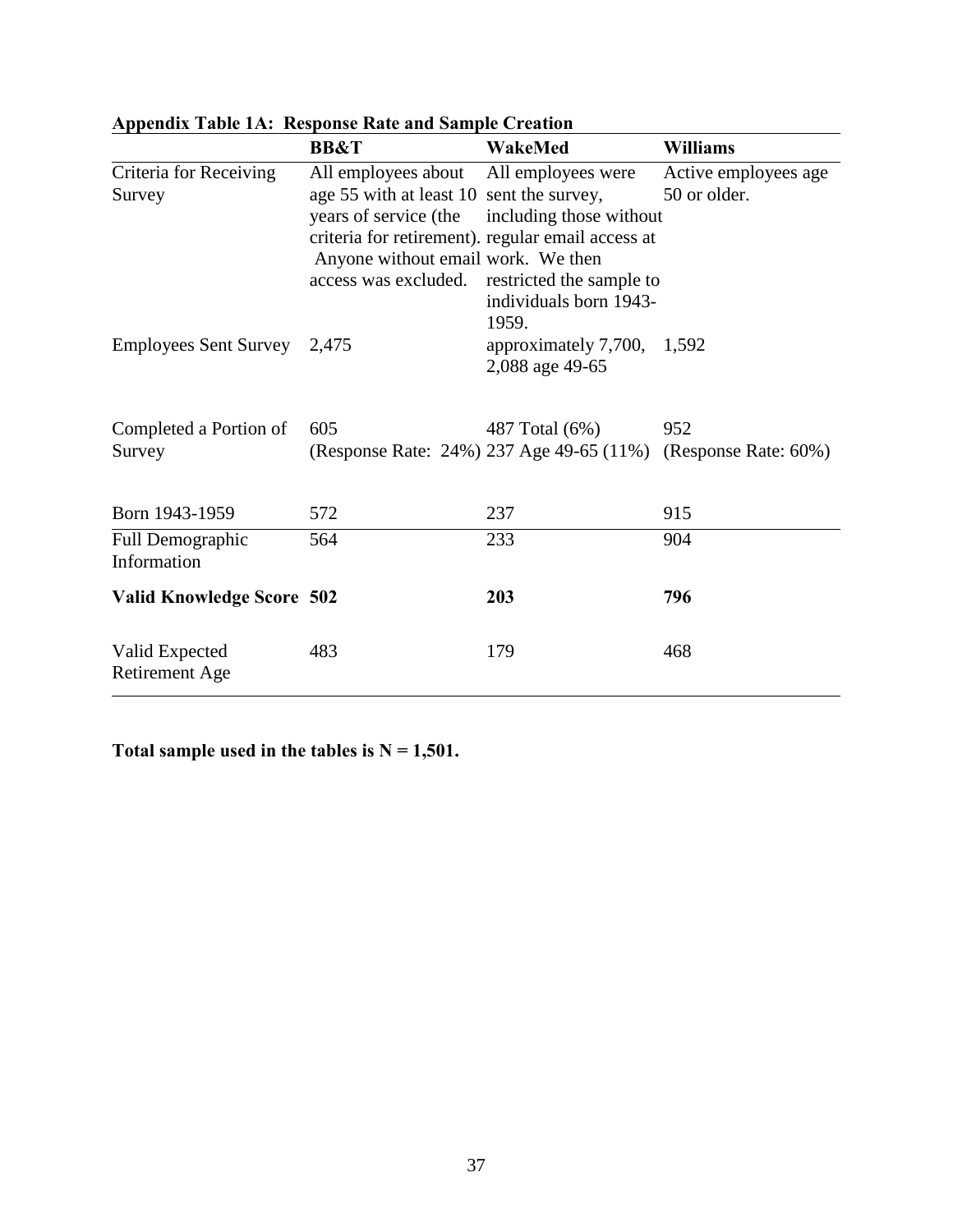## **Appendix Table A2: Percentage Answering Correctly for 14 Knowledge Questions**

| <b>Survey Question</b>                                                                                                                                                  | <b>BB&amp;T</b> | <b>WakeMed</b> | <b>Williams</b>                  |
|-------------------------------------------------------------------------------------------------------------------------------------------------------------------------|-----------------|----------------|----------------------------------|
| <b>Financial Knowledge</b>                                                                                                                                              |                 |                |                                  |
| True or false? "Buying a single company stock usually provides a                                                                                                        |                 |                |                                  |
| safer return than a diversified portfolio." <b>False</b>                                                                                                                | 75.9%           | 70.8%          | 85.6%*                           |
| Assume that your retirement income increases by 2 percent per                                                                                                           |                 |                |                                  |
| year and that the annual rate of inflation is 4 percent per year.                                                                                                       |                 |                |                                  |
| After one year, will you be able to:                                                                                                                                    |                 |                |                                  |
| a) buy more goods and services?                                                                                                                                         | 74.6%           | 72.1%          | 76.7%                            |
| b) buy fewer goods and services?                                                                                                                                        |                 |                |                                  |
| c) buy exactly the same amount of goods and services?                                                                                                                   |                 |                |                                  |
| d) don't know                                                                                                                                                           |                 |                |                                  |
| <b>Social Security and Medicare Programs</b>                                                                                                                            |                 |                |                                  |
| What is the earliest age that you can start Social Security benefits?<br>62                                                                                             | 69.9%           | 44.6%          | 59.6%*                           |
| What is the age that you can receive a full or unreduced Social<br>Security benefit ("normal retirement age")? 66                                                       | 45.0%           | 27.9%          | 25.6%*                           |
| If you start Social Security benefits at the earliest possible age, you                                                                                                 |                 |                |                                  |
| will receive a benefit that is _ percent of the benefit you would                                                                                                       | 12.4%           | 15.5%          | 15.3%                            |
| have received at the normal retirement age. 75%                                                                                                                         |                 |                |                                  |
| Is the reduction in Social Security benefits for early retirement                                                                                                       |                 |                |                                  |
| permanent or does the reduction end when you reach the normal                                                                                                           | 58.2%           | 44.6%          | 48.3%                            |
| retirement age? Permanent                                                                                                                                               |                 |                |                                  |
| After you start receiving Social Security benefits, these benefits                                                                                                      |                 |                |                                  |
| are:                                                                                                                                                                    |                 |                |                                  |
| a) the same for the rest of my life                                                                                                                                     |                 |                |                                  |
| increased annually by the rate of inflation<br>b)                                                                                                                       | 31.6%           | 16.3%          | 21.9%                            |
| increased annually but by less than the rate of inflation<br>$\mathbf{c})$                                                                                              |                 |                |                                  |
| increased annually but by more than the rate of inflation<br>d)                                                                                                         |                 |                |                                  |
| Don't know<br>e)                                                                                                                                                        |                 |                |                                  |
| What is the earliest age that you will be eligible for Medicare? 65                                                                                                     | 53.3%           | 53.3%          | 41.6%*                           |
| <b>Company-Specific Questions</b>                                                                                                                                       |                 |                |                                  |
| Can you take a lump sum distribution of some or all of your<br>pension plan (do not include income for your $401(k)$ account)?                                          |                 |                | Yes: 18.3% Yes: 29.6% Yes: 59.7% |
| Does your company offer you the opportunity to stay in the<br>company health plan after you retire?                                                                     |                 |                | Yes: 53.5% No: 40.3% Yes: 44.9%  |
| Does your company offer any type of phased retirement, flexible<br>work options, or the opportunity to work part-time after you retire? No: 12.6% Yes: 24.5% Yes: 10.5% |                 |                |                                  |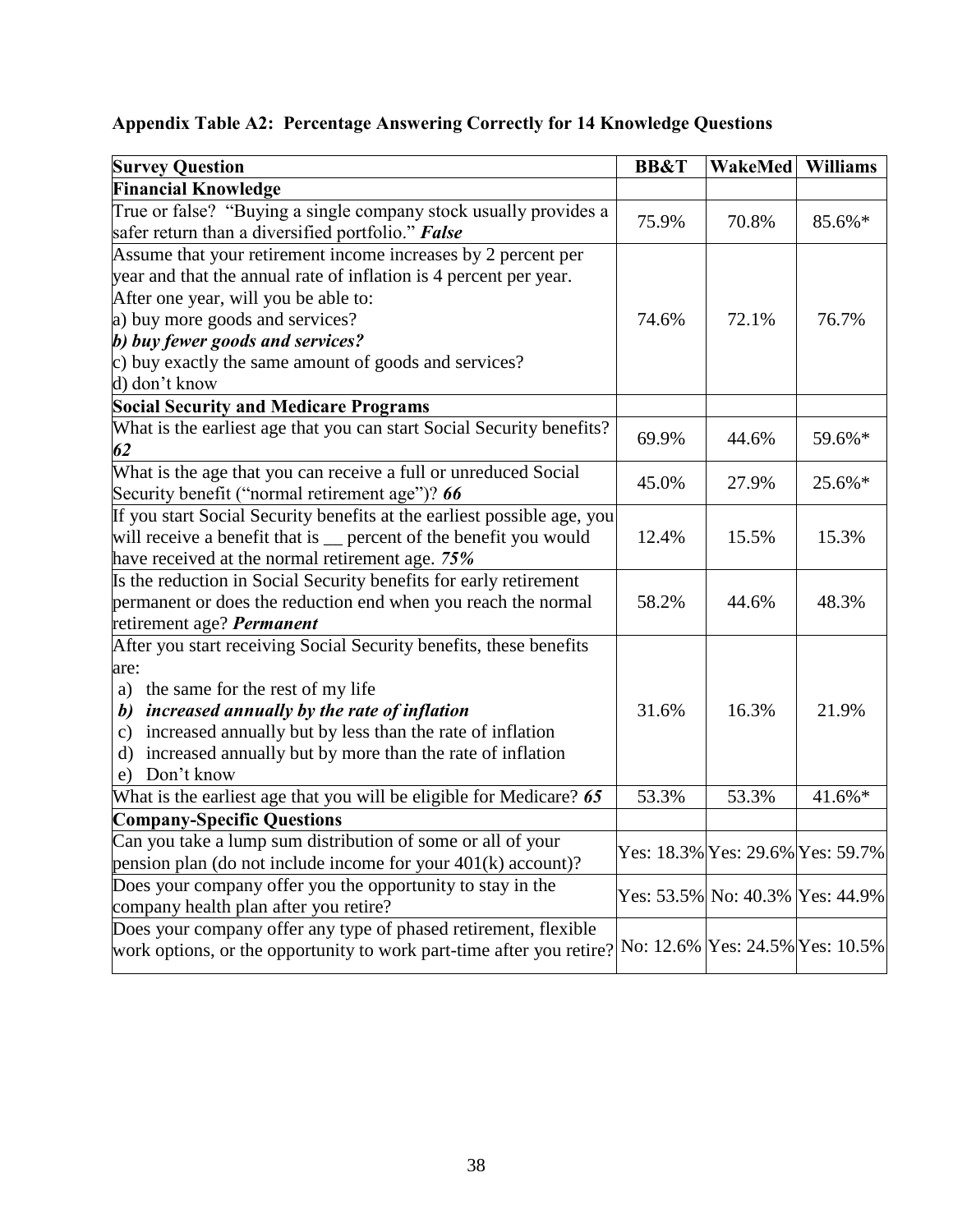| The monthly pension benefit that you will receive from your<br>current employer will:<br>a) stay the same for the rest of your life<br>b) be increased annually by the rate of inflation<br>be increased annually by the same rate as wages for active<br>$\mathbf{c}$ )<br>workers<br>d) don't know |                    | (a): $54.1\%$ (a): $36.5\%$ (a): $44.9\%$ |                                        |
|------------------------------------------------------------------------------------------------------------------------------------------------------------------------------------------------------------------------------------------------------------------------------------------------------|--------------------|-------------------------------------------|----------------------------------------|
| Are you covered by a pension plan offered by your company?                                                                                                                                                                                                                                           | Yes:<br>$94.0\%$ * | Yes:<br>76.8%*                            | Yes:<br>$90.9\%*$                      |
| What is the earliest age that you can retire and start receiving                                                                                                                                                                                                                                     |                    |                                           | 55 (+10 yrs $55$ (+3 yrs $55$ (+3 yrs) |
| benefits from the plan?                                                                                                                                                                                                                                                                              | service)           | service)                                  | service)                               |
|                                                                                                                                                                                                                                                                                                      | 34.4%              | 12.9%                                     | $40.6\%*$                              |
| <b>Average Knowledge Score (Out of 14)</b>                                                                                                                                                                                                                                                           | 6.9                | 5.5                                       | 6.8                                    |

\* Starred items indicate that "Don't Know" was not an allowable response for this question in the survey instrument used with this employer-partner.